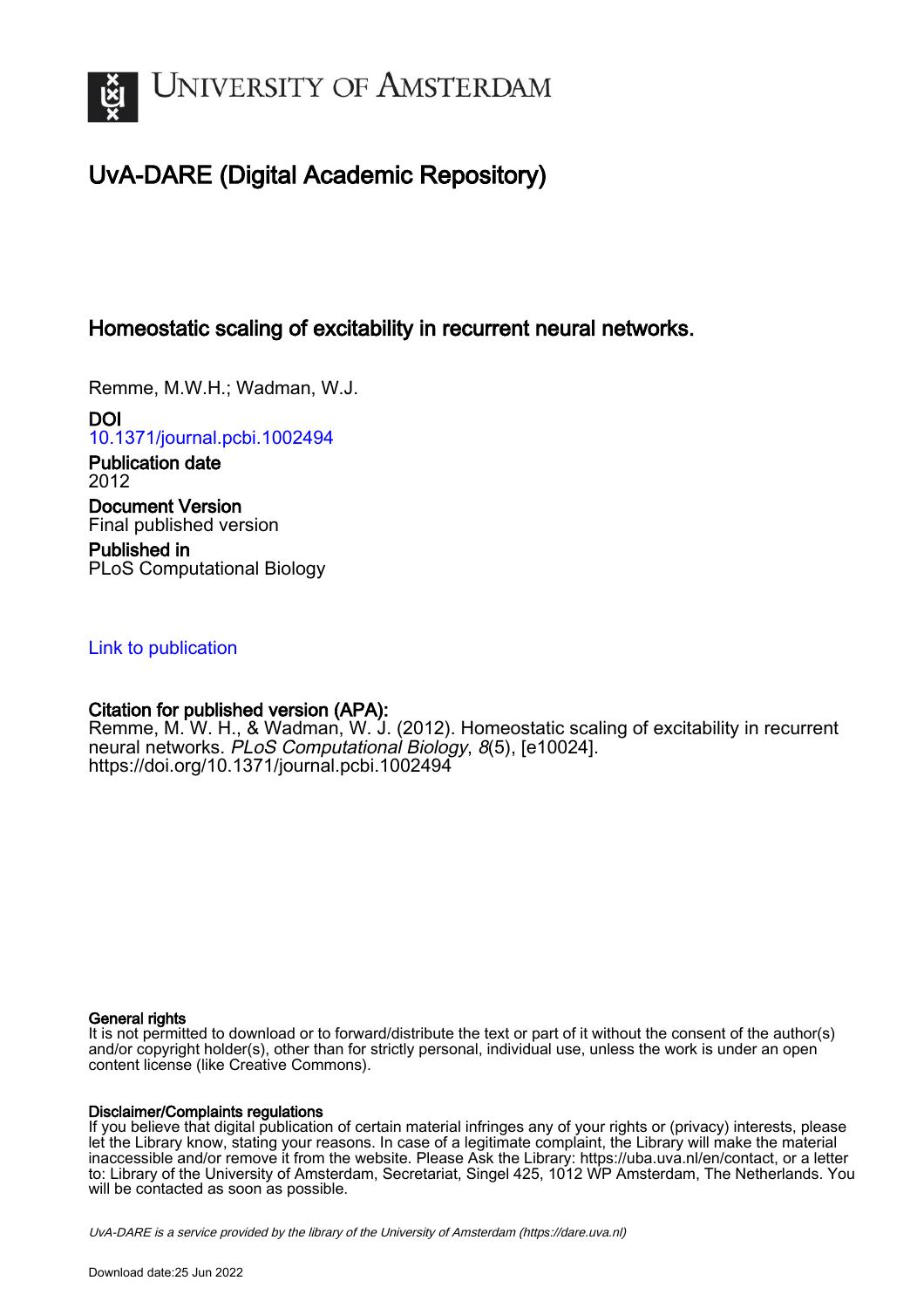# Homeostatic Scaling of Excitability in Recurrent Neural Networks

## Michiel W. H. Remme<sup>¤\*</sup>, Wytse J. Wadman

Center for Neurosciences, University of Amsterdam, Amsterdam, The Netherlands

## Abstract

Neurons adjust their intrinsic excitability when experiencing a persistent change in synaptic drive. This process can prevent neural activity from moving into either a quiescent state or a saturated state in the face of ongoing plasticity, and is thought to promote stability of the network in which neurons reside. However, most neurons are embedded in recurrent networks, which require a delicate balance between excitation and inhibition to maintain network stability. This balance could be disrupted when neurons independently adjust their intrinsic excitability. Here, we study the functioning of activitydependent homeostatic scaling of intrinsic excitability (HSE) in a recurrent neural network. Using both simulations of a recurrent network consisting of excitatory and inhibitory neurons that implement HSE, and a mean-field description of adapting excitatory and inhibitory populations, we show that the stability of such adapting networks critically depends on the relationship between the adaptation time scales of both neuron populations. In a stable adapting network, HSE can keep all neurons functioning within their dynamic range, while the network is undergoing several (patho)physiologically relevant types of plasticity, such as persistent changes in external drive, changes in connection strengths, or the loss of inhibitory cells from the network. However, HSE cannot prevent the unstable network dynamics that result when, due to such plasticity, recurrent excitation in the network becomes too strong compared to feedback inhibition. This suggests that keeping a neural network in a stable and functional state requires the coordination of distinct homeostatic mechanisms that operate not only by adjusting neural excitability, but also by controlling network connectivity.

Citation: Remme MWH, Wadman WJ (2012) Homeostatic Scaling of Excitability in Recurrent Neural Networks. PLoS Comput Biol 8(5): e1002494. doi:10.1371/ journal.pcbi.1002494

Editor: Olaf Sporns, Indiana University, United States of America

Received October 27, 2011; Accepted March 12, 2012; Published May 3, 2012

Copyright: © 2012 Remme, Wadman. This is an open-access article distributed under the terms of the Creative Commons Attribution License, which permits unrestricted use, distribution, and reproduction in any medium, provided the original author and source are credited.

Funding: The authors received no specific funding for this work.

Competing Interests: The authors have declared that no competing interests exist.

\* E-mail: michiel.remme@hu-berlin.de

¤ Current address: Institute for Theoretical Biology, Humboldt-Universita¨t zu Berlin, Berlin, Germany.

#### Introduction

Neuronal and synaptic properties exhibit ongoing plasticity during both early development and adult life: neurons show continuous turn-over of ion channels, synapses are formed and eliminated, and existing synaptic connections are altered by processes such as long-term potentiation and depression [1,2]. At the same time, the firing rate output of a neuron has a limited dynamic working range. Typically neurons are in a quiescent state when input levels are low, whereas the output of the neuron saturates when input levels are high. A neuron can only transmit changes in its input when it functions within its dynamic range, hence, it should avoid both the quiescent and the saturated regime. A neuron can achieve this by employing feedback mechanisms that sense the neuron's activity level and dynamically match its intrinsic excitability to the overall level of synaptic input. Indeed, experiments have demonstrated that neurons regulate membrane properties in response to altered input levels, thereby changing their intrinsic excitability on a time scale of many hours to days [3–9]. Recent experiments showed that such homeostatic scaling of intrinsic excitability (HSE) can also occur over tens of minutes [10,11], suggesting a prominent role in neural functioning on different time scales.

It is often hypothesized that HSE not only serves to keep neurons within their dynamic range, but that it also promotes stability of the local network in which the neuron resides. However, adaptation of intrinsic excitability at the single neuron level could also adversely affect the dynamics at the network level. This is particularly relevant in highly recurrent networks of excitatory and inhibitory neurons, which are ubiquitous throughout the central nervous system. Experimental and theoretical work has illustrated that such networks show a delicate balance between excitation and inhibition for maintaining network stability [12– 14]. Disturbance of this balance can lead either to quiescence, or to a state in which neurons fire at maximal rates or show synchronized discharges. Hence, also the dynamics at the network level determine whether a neuron can operate within its dynamic range, and importantly, HSE at the single neuron level could interfere with stability of the network.

Here we investigate the requirements for stability of a recurrent network of excitatory and inhibitory neurons showing HSE. We then examine the capacity of HSE to compensate for various plasticity processes in the neural network, and keep the entire network in a stable, functional state, such that all cells operate within their dynamic range. Inspired by the experimental results of [10,11] we implement HSE as activity-dependent shifts of the neural response function. The shifting of the response functions occurs in such a way that the time-averaged output of a cell remains within its dynamic range. We simulate recurrent networks of excitatory and inhibitory leaky integrate-and-fire neurons that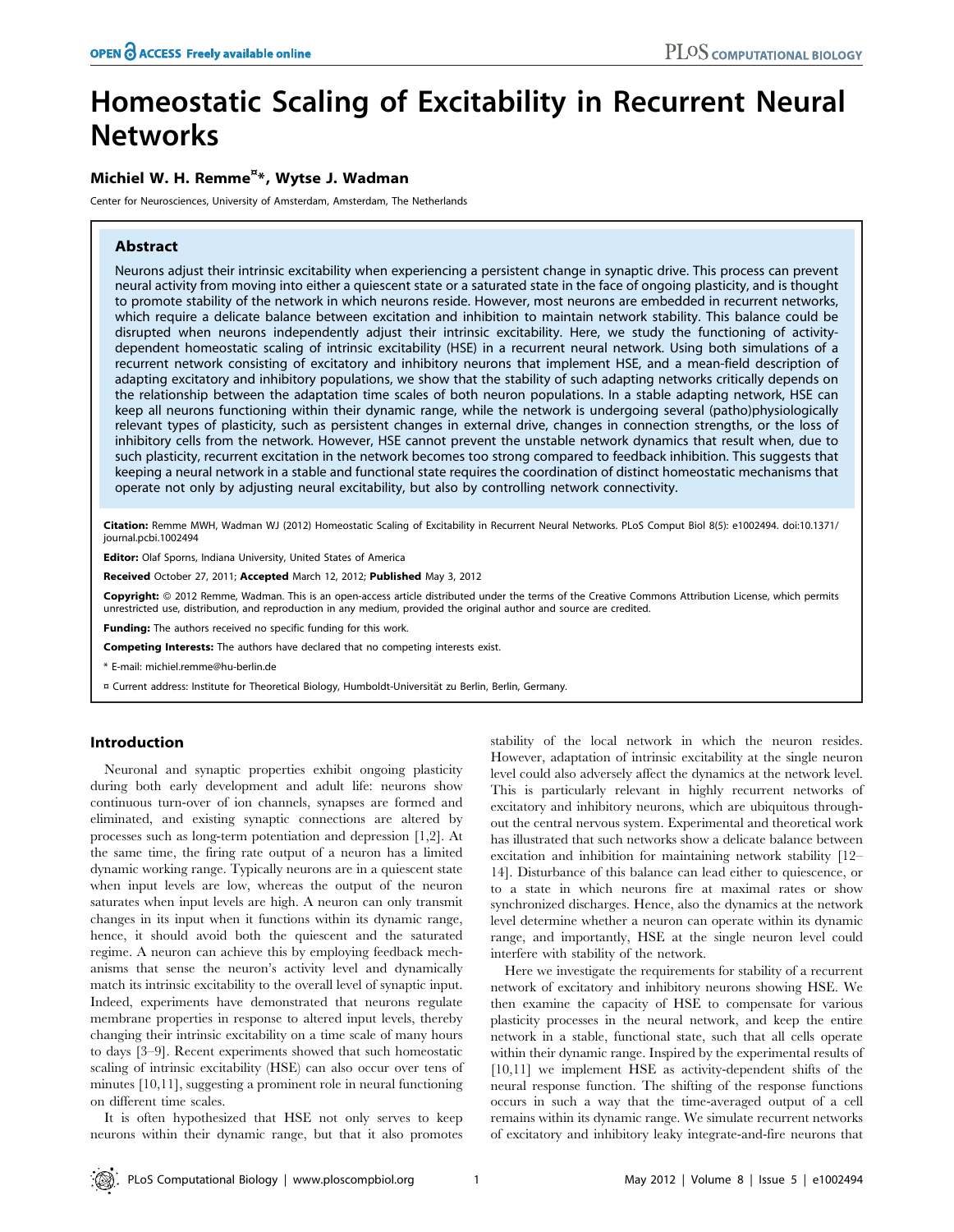#### Author Summary

The central nervous system is continuously adapting to a wide variety of input signals. Single neurons receive from one to thousands of input signals and need mechanisms to prevent their output activity from locking up in quiescence or saturation. One experimentally observed mechanism is homeostatic scaling of neuronal excitability (HSE), which adapts neuronal responsiveness at the time scale of minutes. Most neurons function in networks of excitatory and inhibitory cells. Maintaining stability of activity in such networks is highly relevant, because deviations can result in pathologies like epilepsy. Can HSE control output activity of single neurons without interfering with network stability? To address this question we implement HSE in a neuronal network model. We show that stable functioning of HSE requires that the adaptation rate of the inhibitory cells is slower than that of the excitatory cells. We subsequently investigate various changes in network organization that demand adaptation by HSE, showing that HSE can successfully control activity levels as long as feedback excitation is not stronger than feedback inhibition. This suggests that maintaining stable, functional networks requires the coordination of distinct homeostatic mechanisms, acting not only through adjustments of single cell responsiveness, but also by controlling network connectivity.

implement HSE. The adapting recurrent network is analyzed using a mean-field approach, describing the activity levels of interacting excitatory and inhibitory neurons at the population level. The mean-field analysis shows the requirements for stable functioning of a HSE controlled recurrent network, thereby also indicating the types of plasticity for which HSE can compensate. Finally, we test the predictions of the mean-field analysis with the spiking network model and illustrate the functioning of HSE for different (patho)physiologically relevant forms of plasticity.

### Results

#### Stability requirements for a recurrent network with HSE

We constructed a neural network model consisting of populations of recurrently connected excitatory (e-cells) and inhibitory neurons (i-cells), both receiving excitatory input from external sources (figure 1A). The neurons are leaky integrate-and-fire cells to which we added a mechanism that implements HSE. This mechanism uses a slow (calcium-like) variable that signals the recent output activity of the cell. In turn, this slow variable up- or downregulates a membrane conductance  $g_M$  at a time scale controlled by  $\tau_{ge}$  and  $\tau_{gi}$  for e-cell and i-cells, respectively. The adaptation time scale is considered to be on the order of tens of minutes. Up- or downregulation of  $g_M$  results in, respectively, right- or leftward shifts of the neural response function (figure 1B). The slow variable regulates  $g_M$  in such a way that the timeaveraged output level of the cell remains close to a target value, which we set to 2 Hz for e-cells and to 8 Hz for i-cells (see Methods).

Stability of a network with HSE depends crucially on the relationship between the adaptation time scales of the e-cells and the i-cells. We illustrate the dynamics of a network with HSE in response to a persistent increase in the external drive to both the ecells and the i-cells (figure 1C–D). The network is initialized in an adapted state where each cell has a time-averaged firing rate that is close to its target value. We define  $\rho$  as the ratio of the adaptation time scale of the i-cells to the e-cells (see Methods). First, we

consider a network where  $\rho = 2.5$ , hence the i-cells adapt 2.5 times more slowly than the e-cells (figure 1C). After two minutes of simulated time, the mean external drive to the network is increased by 50%. This causes an instantaneous increase in the firing rates of cells in both populations. To maintain their timeaveraged activity levels, both cell types decrease their excitability by slowly increasing  $g_M$  over the course of  $\sim 10$  minutes (figure 1C, bottom panel). As a result, the time-averaged activity levels of the cells gradually approach their target levels.

We next set the adaptation time scale ratio  $\rho$  to 1, i.e., both cell types adapt on the same time scale (figure 1D). Following the step increase in the external drive to the network, the network activity again increases instantaneously, and, as a consequence, all cells decrease their excitability (by increasing  $g_M$ ) to keep their timeaveraged activity levels close to the target levels (figure 1D, bottom panel). However, this now leads to unstable network dynamics with both population rates increasing even further. The activity levels keep increasing, until the network abruptly falls silent, after which the network activity slowly builds up again.

The ability of the network to adapt in a stable manner to changes in external drive increases with  $\rho$ . For a range of values of  $\rho$ , we determined the maximum step in external drive to which the network could adapt without showing the unstable dynamics depicted in figure 1D. In fact, the network shows a gradual transition between stable and unstable responses when  $\rho$  is varied (figure 2A). Hence, we needed to define a criterium for what we consider a stable network response. Upon a step in external drive, the network activity shows an instantaneous increase, which, during a stable response, subsequently decays back to its target level. We define the response as unstable, when, after the initial instantaneous increase, the activity level grows by more than 50% (figure 2A, dotted line). For each value of  $\rho$ , we determined how large the increase in external drive could be without the activity level exceeding this limit (figure 2B, filled circles). The larger  $\rho$ (i.e., the slower i-cells adapt), the larger the increases in external drive that the network can stably adapt to. When i-cells adapt 2 times more slowly than e-cells  $(\rho=2)$ , the external drive to the network can increase by  $\sim 100\%$  without the network losing stability. The network is intrinsically unstable when  $\rho$  is smaller than a critical value ( $\rho < 0.9$ ); with such small  $\rho$ , the noise in the network activity is sufficient to produce unstable dynamics as in figure 1D.

We found the same relationship between  $\rho$  and network stability when varying other key parameters in the network model. Slowing down the adaptation rates for all cells by a factor five, resulted in the same relationship between  $\rho$  and the maximum input increase (figure 2B, squares), confirming that it is indeed the ratio of the adaptation time scales that is important for the stability of the HSE controlled network. Next we tested whether the relationship is affected by the size of the network model by increasing the number of neurons in the network from 1000 to 5000. Also under these conditions we found the same relationship between  $\rho$  and the maximum input step (figure 2B, triangles). In the above simulations, all cells within a population used the same target activity level. In a final series of simulations we tested the effect of introducing a distribution of target rates within the excitatory and the inhibitory population, using a standard deviation of 0.75 and 3 Hz around the mean target rates of 2 and 8 Hz for e-cells and icells, respectively. Again, we observed the same relationship between  $\rho$  and the maximum increase in external drive (figure 2B, open circles).

Experimental work has demonstrated that i-cells in, e.g., neocortical and hippocampal recurrent networks are very diverse with respect to their intrinsic properties [15,16]. It is therefore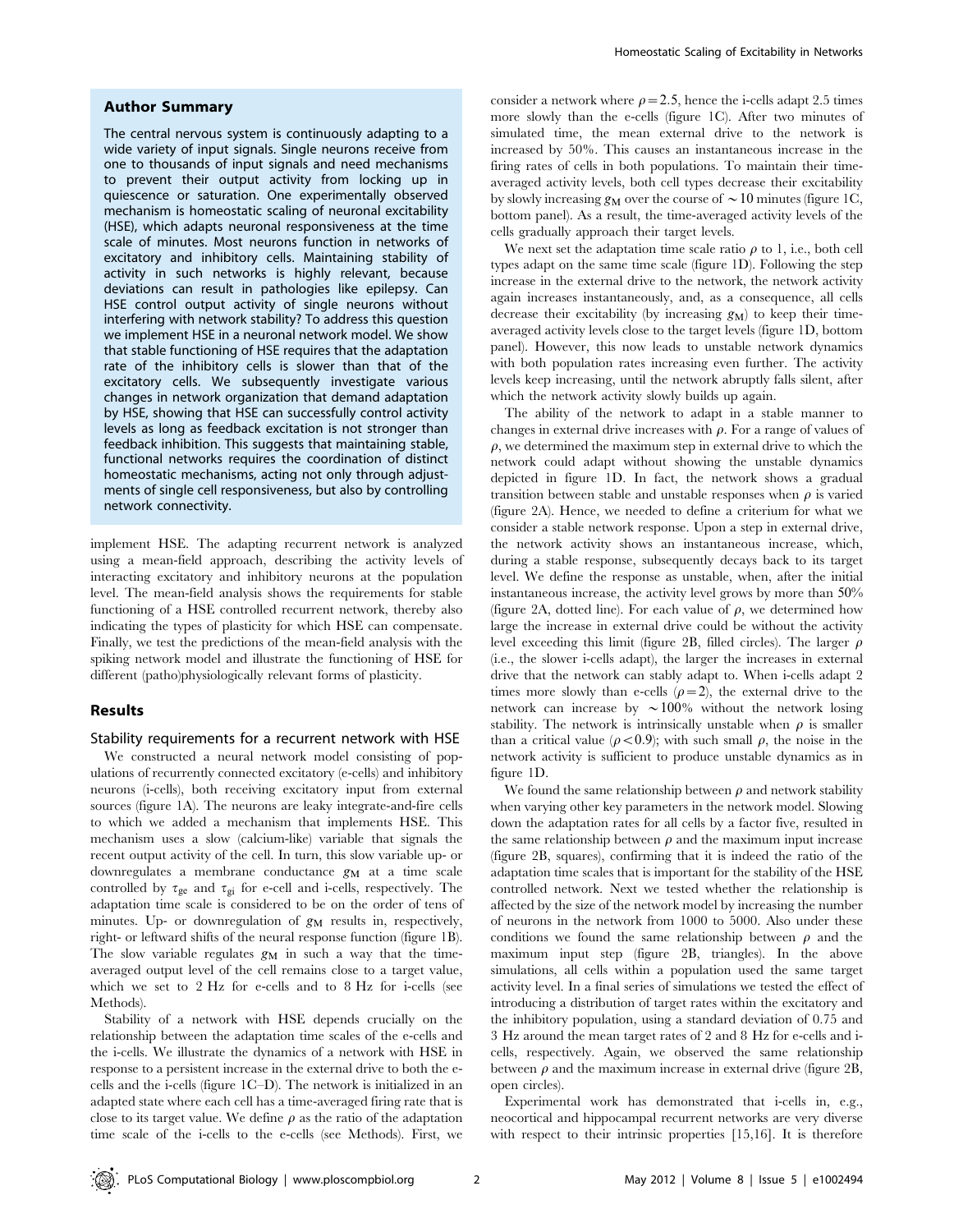

Figure 1. Stable and unstable dynamics of a recurrent network showing HSE. A: Schematic of the network model with e-cells (white circles) and i-cells (red circles) receiving input via recurrent network connections and via excitatory projections from outside the network. B: HSE mechanism operates by shifting the neural response function. The firing rate of an e-cell receiving DC current input is shown (solid line). An increase of the membrane conductance  $g_M$  leads to a rightward shift of the response function (dashed line), making the cell less excitable. Decreasing  $g_M$  results in a leftward shift of the response function (dotted line), increasing the cell's excitability. C–D: Response of a recurrent network with HSE to a persistent increase in the external drive (top trace) by 50%. In C the i-cells adapt 2.5 times more slowly than the e-cells ( $\rho$  = 2.5). In D both cell types adapt on the same time scale ( $\rho = 1$ ). Top panels show the population mean of the instantaneous firing rates of the e-cells (black) and i-cells (red), computed for 1 second bins. Bottom panels show population mean of  $g_M$  of the e-cells (black) and i-cells (red). The compound external drive to e-cells and icells before the input increase is 1.2 kHz. doi:10.1371/journal.pcbi.1002494.g001

relevant to examine how the stability requirements for a recurrent network with HSE are affected when the network includes multiple populations of different types of i-cells. A detailed examination of such a complex network is beyond the scope of this study. We restrict ourselves to the scenario where the i-cell population consists of two subpopulations that adapt on different time scales. Figure 3A shows the response of the e-cells and the two types of i-cells to a 100% step increase in the external drive to all cells. In this simulation, 50% of the i-cells adapt on a time scale that is two times faster than the e-cells (i.e.,  $\rho = 0.5$ ), whereas the other 50% of the i-cells do not adapt on the depicted time scale of 25 minutes. In contrast to the results presented above (see figure 2), the network remains stable with such small  $\rho$  when adapting to such a large perturbation. The time-averaged activity levels of the e-cells (black curves) and adapting i-cells (red curves) reach their target levels through adjustments of their excitability, while the activity level of the non-adapting i-cells (magenta curves) remains elevated.

We next varied the relative size of the two i-cell subpopulations and determined the value of  $\rho$  that is required for stable adaptation to a 25% increase of the external drive to all cells (figure 3B). The results show that the smaller the population of adapting i-cells is, the faster they can adapt without destabilizing the adaptation dynamics. No unstable network responses occur when fewer than 30% of icells adapt. Hence, a subpopulation of i-cells can adapt much faster than the e-cells, as long as another sufficiently large subpopulation of non-adapting (or, slowly adapting) i-cells guarantees stability of the HSE controlled network.

In summary, stable functioning of a recurrent network with HSE depends crucially on how fast inhibitory cells adapt compared to excitatory cells. The slower inhibitory cells adapt, the more robust the network is to persistent changes in external drive levels.

#### Mean-field analysis of a recurrent network with HSE

To determine the precise requirements for stability of a recurrent network with HSE and the types of plasticity it can cope with, we next analyze the network using a mean-field description. Details of the analysis can be found in the Methods. What follows is a summary of the approach and the main results. We consider a recurrent network consisting of one excitatory and one inhibitory population, both receiving input from external sources (figure 4A). Activity of the excitatory population,  $E(t)$ , and the inhibitory population,  $I(t)$ , is determined by the excitatory external inputs  $(e_e(t)$  and  $e_i(t)$ , respectively) and by the recurrent interactions in the network through the positive weights  $J_{ee}$ ,  $J_{ei}$ ,  $J_{ie}$ , and  $J_{ii}$ . The population activities in the network evolve according to

$$
\tau_{e} \frac{dE(t)}{dt} = g_{e}[e_{e}(t) + J_{ee}E(t) - J_{ei}I(t) - S_{e}(t)]_{+} - E(t)
$$
  
\n
$$
\tau_{i} \frac{dI(t)}{dt} = g_{i}[e_{i}(t) + J_{ie}E(t) - J_{ii}I(t) - S_{i}(t)]_{+} - I(t),
$$
\n(1)

where  $\tau_e$  and  $\tau_i$  are the time constants of the dynamics of the two populations. To make analysis of the network simpler, we describe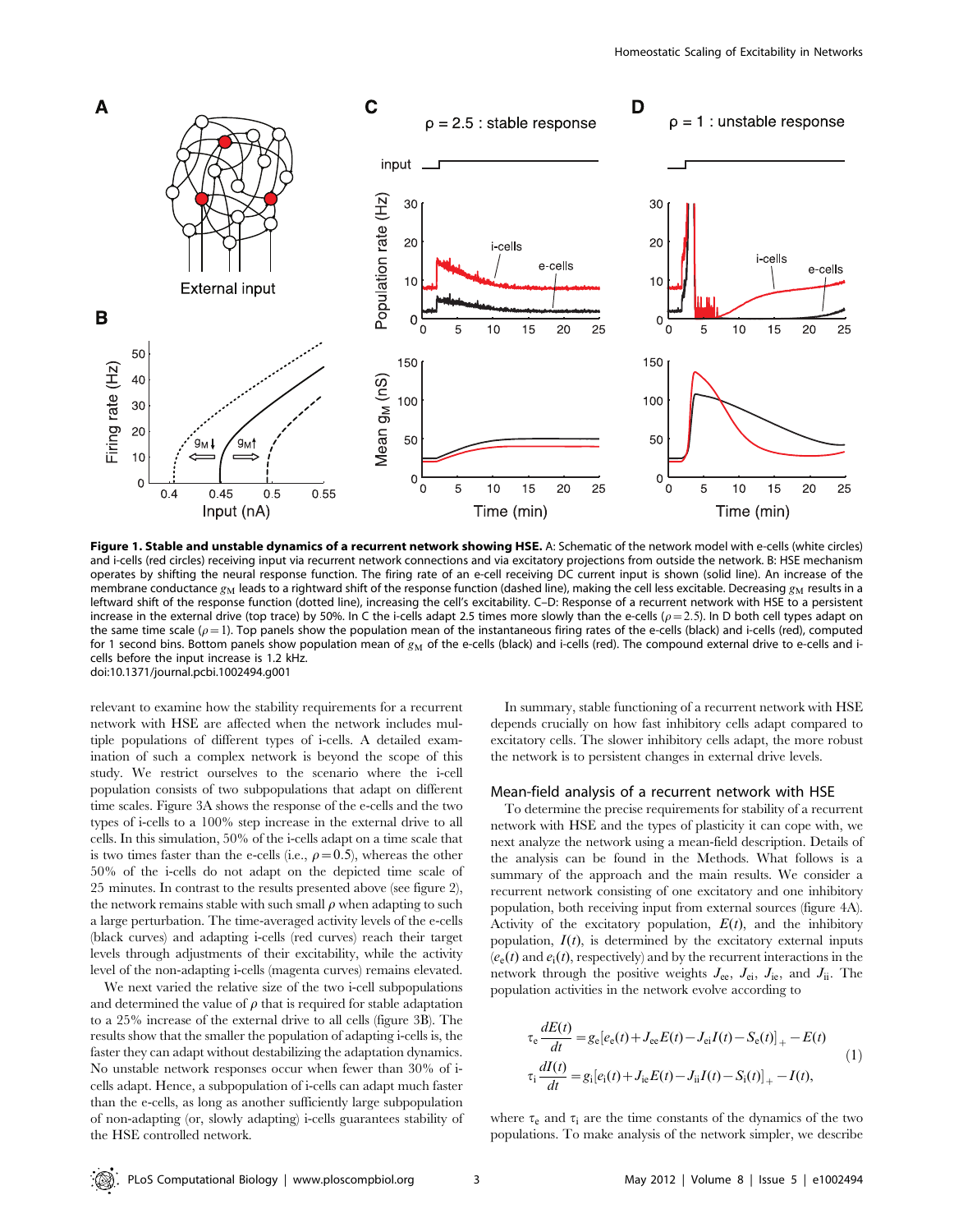

Figure 2. Stable dynamics of HSE controlled networks depends crucially on ratio of inhibitory to excitatory adaptation time scales. A: Response of the excitatory population to a 100% increase of the external drive to both e-cells and i-cells for three different values of  $\rho$ , i.e., the ratio of inhibitory to excitatory adaptation time scales. Mean firing rate of the e-cell population is determined in bins of 2 seconds. The response of the adapting network is considered unstable (gray area) when the population rate grows more than 50% compared to the instantaneous increase following the input step. Note that the adaptation rates are 15 times faster than in the simulations shown in figure 1. B: Relationship between  $\rho$  and the maximum increase in external drive that the network can stably adapt to. This relationship is determined for: the standard network (see Methods) where all cells within a population have equal target rates (filled circles); a network where the adaptation rates are slowed down by a factor 5 (squares); a network with 5 times as many neurons (i.e., 4000 e-cells and 1000 i-cells; triangles); and a network in which the target rates of the individual ecells and i-cells were randomly chosen from a normal distribution with mean 2 and 8 Hz and standard deviation 0.75 and 3 Hz, respectively (open circles). The compound external drive to e-cells and i-cells before the input increase is 1.2 kHz in the 1000 neuron network and 3.1 kHz in the 5000 neuron network.

doi:10.1371/journal.pcbi.1002494.g002

the response function of each population by a threshold-linear function  $g[x]_+$ , where  $g[x]_+ = 0$  if  $x \le 0$ , and  $g[x]_+ = gx$  if  $x > 0$ , with gains  $g_e$  and  $g_i$  for the excitatory and inhibitory population, respectively. To implement the HSE mechanism, we introduce the variables  $S_e(t)$  and  $S_i(t)$ . The mechanism operates via activitydependent shifts of the response functions, analogous to the single cell HSE mechanism in the spiking network model. The HSE mechanism shifts the response functions in such a way that the time-



Figure 3. Adapting to a persistent change in external drive to a recurrent network that includes two types of inhibitory cells. A: Response of a recurrent network with two types of i-cells: half of the icells show HSE while the other half does not show HSE at the depicted time scale. All cells are perturbed by a 1.2 kHz step increase in the external drive (top trace). Top panel shows the population mean of the instantaneous firing rates of the e-cells (black), the adapting i-cells (red), and the non-adapting i-cells (magenta), computed for 1 second bins. Bottom panel shows the population mean  $g_M$  of the three populations. The adaptation time scale ratio  $\rho$  of the (adapting) i-cells to the e-cells is 0.5. The compound external drive to all cells before the input increase is 1.2 kHz. B: Ratio of adaptation time scales  $\rho$  that is required for adaptation dynamics to be stable when the fraction of all i-cells that adapt is varied from 10% to 100%. The network is perturbed from its adapted state (to a 1.2 kHz external drive) by a 0.3 kHz step increase of the external drive to all cells. The same criterium for stability of the adaptation dynamics is used as in figure 2. doi:10.1371/journal.pcbi.1002494.g003

averaged activity levels remain close to the target state  $(E_{\infty},I_{\infty})$ , so that both populations function within their dynamic range. The variables  $S_e(t)$  and  $S_i(t)$  evolve as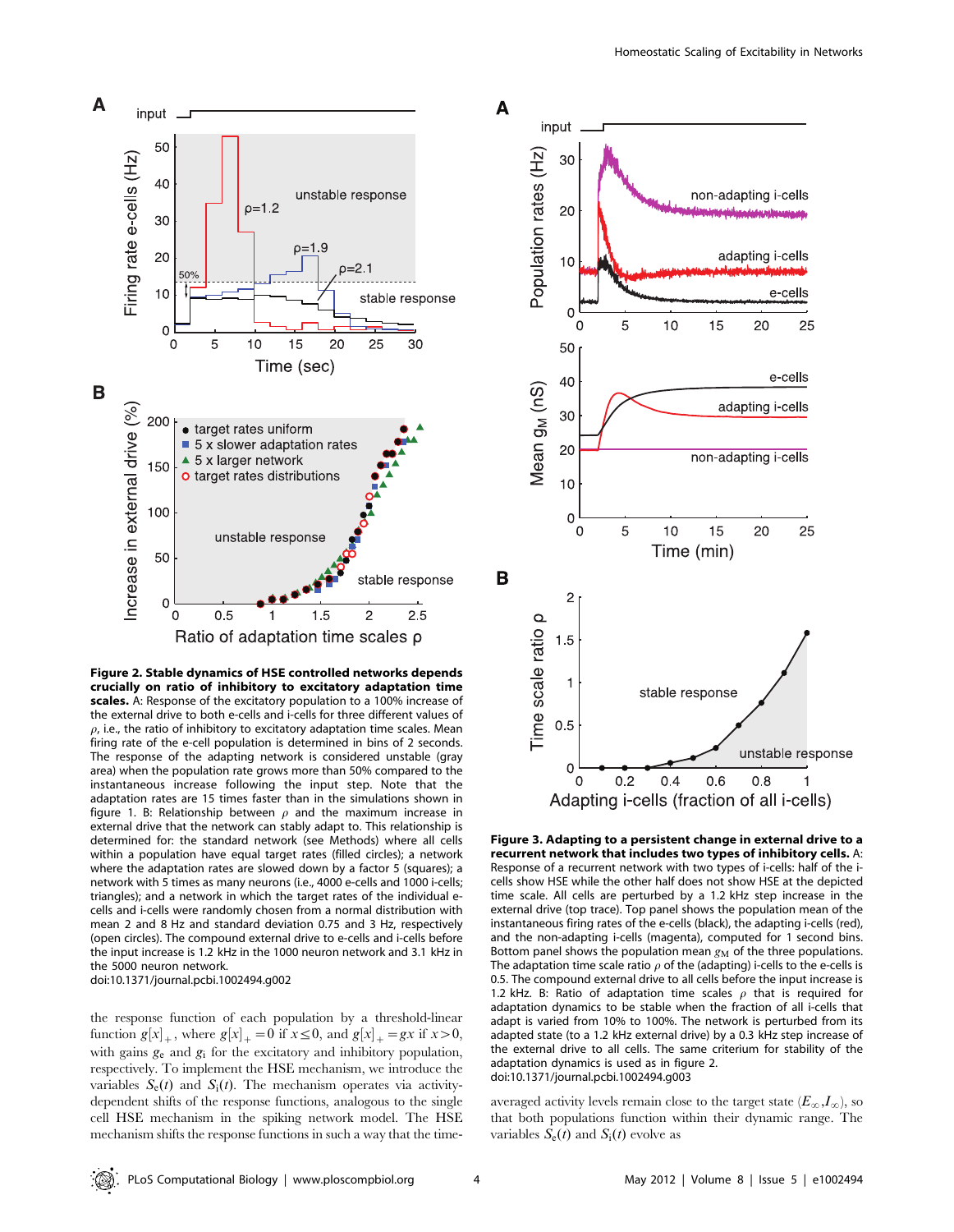

Figure 4. Connectivity and dynamics of the mean-field description of a recurrent network with HSE. A: Scheme of the structure of the network model. The excitatory (E) and the inhibitory population (I) connect to themselves (through  $J_{ee}$  and  $J_{ii}$ ) and to each other (through  $J_{ei}$  and  $J_{\rm ie}$ ). Both populations receive excitatory input from external sources ( $e_{\rm e}$  and  $e_{\rm i}$ ). B–C: The E,I-phase plane showing the nullclines  $dE/dt = 0$  (solid line) and  $dI/dt=0$  (dashed line). The intersection of the nullclines gives the activity state of the network (open circle). The target state  $E_{\infty},I_{\infty}$  is indicated by the filled circle. Recurrent excitation is strong (i.e.,  $g_eJ_{ee} > 1$ ), giving the  $dE/dt$ -nullcline a positive slope. This strong recurrent excitation can lead to unstable adaptation dynamics, depending on the relative size of the adaptation time scales of the inhibitory population,  $\tau_{si}$ , and the excitatory population,  $\tau_{\rm sc}$  (see equation (3)). Adaptation is unstable (B) when  $\tau_{\rm si} \ll \tau_{\rm sc}$ : the  $dI/dt$ -nullcline shifts rightward (open arrow) to decrease excitability of the inhibitory population, thereby moving the network activity state along the  $dE/dt$ -nullcline away from the target state (filled arrow). Adaptation is stable (C) when  $\tau_{si} \gg \tau_{sc}$ : the  $dE/dt$ -nullcline moves downward (open arrow) to decrease excitability of the excitatory population and the activity state moves along the  $dI/dt$ -nullcline toward the target state (filled arrow). doi:10.1371/journal.pcbi.1002494.g004

$$
\tau_{\rm se} \frac{dS_{\rm e}(t)}{dt} = E(t) - E_{\infty}
$$
  
\n
$$
\tau_{\rm si} \frac{dS_{\rm i}(t)}{dt} = I(t) - I_{\infty},
$$
\n(2)

where  $\tau_{se}$  and  $\tau_{si}$  determine the adaptation time scales for the excitatory and the inhibitory population, respectively.

Our aim is to find the conditions for which the target state  $(E_{\infty},I_{\infty})$  is stable, meaning that perturbations from this state decay to zero. Since the adaptive process described by equation (2) is much slower than the population dynamics that are governed by equation (1), we can consider that equation (1) is always in steady state at the time scale of adaptation. The behavior of equation (1) has been studied many times in the past (see, for example, [12]). Its stability is determined by a pair of conditions that guarantee that inhibition in the network is strong enough to prevent runaway excitation. These conditions do not depend on  $S_e$ ,  $S_i$ ,  $\tau_{se}$  or  $\tau_{si}$ . This implies that the activity-dependent shifts of the response function cannot stabilize or destabilize the population dynamics described by equation (1). Assuming that these stability conditions are satisfied, we can now obtain the condition for network stability at the time scale of adaptation:

$$
\frac{\tau_{\rm si}}{\tau_{\rm se}} > \frac{g_{\rm i}(g_{\rm e}J_{\rm ee}-1)}{g_{\rm e}(g_{\rm i}J_{\rm ii}+1)}.\tag{3}
$$

This condition states that the adapting network remains stable when recurrent excitatory coupling is weak (i.e.,  $g_eJ_{ee}$  < 1), since  $\tau_{si}/\tau_{se}$  is always positive. However, in a network with strong recurrent excitation (i.e.,  $g_eJ_{ee} > 1$ ), the ratio  $\tau_{si}/\tau_{se}$  is central to the stability of the adapting network, showing that the inhibitory population needs to adapt sufficiently slow compared to the excitatory population. This corresponds to our findings in the spiking network model, since the ratio  $\tau_{si}/\tau_{se}$  relates directly to the parameter  $\rho$ . Note that the mean-field model shows an abrupt transition between a stable and an unstable network response

when  $\tau_{si}/\tau_{se}$  crosses a critical value. This contrasts with the spiking network model, which – due to the nonuniform connectivity – showed a gradual transition when varying  $\rho$  (see figure 2B). Since we consider that the network parameters satisfy the stability conditions for equation (1) (see Methods), we can simplify equation (3) and find that the condition

$$
\frac{\tau_{\rm si}}{\tau_{\rm se}} > \frac{g_{\rm i}\tau_{\rm e}}{g_{\rm e}\tau_{\rm i}}\tag{4}
$$

guarantees stability of the adapting network. Hence, when considering that the time constants ( $\tau_e$  and  $\tau_i$ ) as well as the population gains  $(g_e \text{ and } g_i)$  are of similar magnitude, we can state that the adapting network remains stable as long as the inhibitory population adapts more slowly than the excitatory population.

The process by which HSE can destabilize a recurrent network is illustrated in figure 4B. The nullclines  $dE/dt=0$  and  $dI/dt=0$ are shown in the  $E, I$ -plane. Recurrent excitation is considered to be strong (i.e.,  $g_eJ_{ee} > 1$ ) giving the  $dE/dt$ -nullcline a positive slope. This strong recurrent excitation can potentially lead to unstable adaptation dynamics, depending on the relative adaptation time scales  $\tau_{si}$  and  $\tau_{se}$ . The activity state of the network lies at the intersection of the nullclines (open circle). The network activity has been perturbed from the target state  $(E_{\infty},I_{\infty})$  (filled circle) such that  $E(t)$  and  $I(t)$  are larger than  $E_{\infty}$  and  $I_{\infty}$ , respectively. It is easiest to see how relatively fast adaptation of the inhibitory population destabilizes the network by considering that  $\tau_{si} \ll \tau_{se}$ . Because  $I(t) > I_{\infty}$ , the  $dI/dt$ -nullcline shifts rightwards (open arrow), corresponding to a decrease of the excitability of the inhibitory population. However, as a consequence the network state  $(E,I)$  moves along the  $dE/dt$ -nullcline, away from the target state. The increase of  $I(t)$  leads to further rightward shifts of the  $dI/dt$ -nullcline and consequently to further increases of the network activity. Hence, the network is destabilized when adaptation of the inhibitory population is fast compared to that of the excitatory population. In contrast, figure 4C demonstrates that the network remains stable when the excitatory population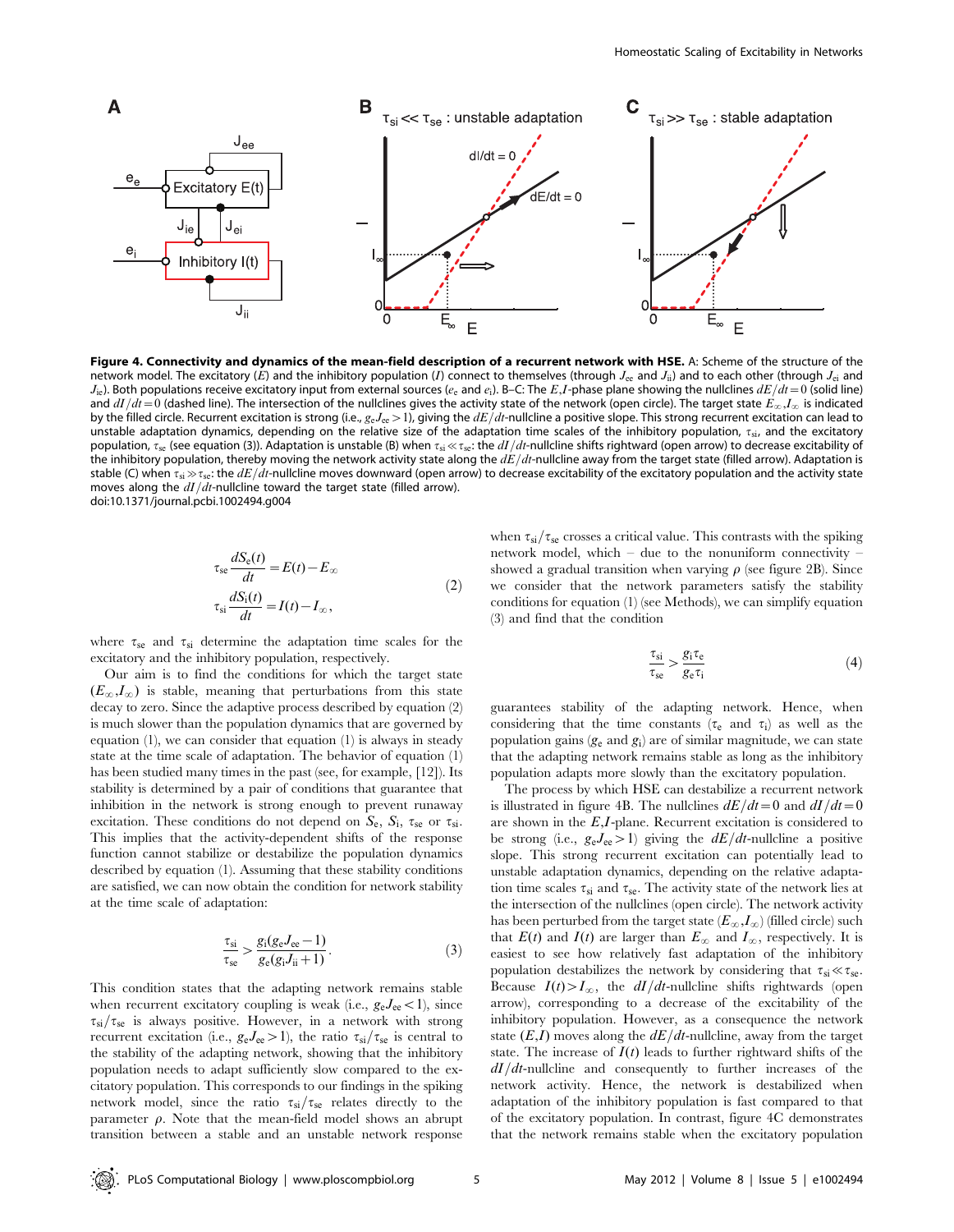adapts faster than the inhibitory population ( $\tau_{si} \gg \tau_{se}$ ). Now the  $dE/dt$ -nullcline shifts downwards to decrease the excitability of the excitatory population (open arrow), and as a result, the network state moves toward the target state (filled arrow).

Summarizing, the mean-field analysis of adapting recurrent networks shows that HSE can keep the time-averaged activity levels of the neural populations within their dynamic range. HSE achieves this for any type of network plasticity that does not destabilize the fast population dynamics. Stability of the adaptation dynamics itself depends critically on the relationship between the adaptation time scales of the two neuron populations combined with the gains of their respective response functions.

## HSE keeps cells within their dynamic range for various forms of plasticity

The previous sections were focussed on the requirements for HSE to function stably in a recurrent network. Considering that the purpose of HSE is to keep the time-averaged activity of cells within their dynamic range in the face of ongoing plasticity, we next examine the response of the spiking network model to various (patho)physiologically relevant types of plasticity. We first determine the response of both a non-adapting network and a network with HSE to varying levels of external drive. Subsequently we focus on three changes in network parameters that affect the excitation-inhibition balance. The balance between the recurrent excitatory and inhibitory input is crucial to network stability as many theoretical studies have demonstrated in the past [14,17–20]. We determine how the various parameters affect the network activity, to what degree a network with HSE can adapt to changes in these parameters, and how these parameters affect the requirements for stable adaptation dynamics.

Adapting to persistent changes in external drive. First, we consider the steady state response of a recurrent network to a persistent change in the external drive. Note that the level of external input is expressed in the compound external drive to each cell (in kHz). Different levels of this external drive can represent both changes in the frequency of the external input as well as changes in the number of external inputs that project to the cells.

The non-adapting network shows an approximately linear relationship between the output of both the e-cells and i-cells and the external drive (figure 5A). The firing rates show a wide distribution (median and 5%–95% percentiles), because the number of recurrent inputs that the cells receive is variable  $(410 \pm 16$  mean and standard deviation). The large variability in firing rates reflects that the neural output is very sensitive to the balance of the excitatory and inhibitory input that a neuron receives: some neurons are quiescent and others are highly active, while the number of inputs to each neuron differs by only a few percent. This emphasizes the need for homeostatic control of neural activity in a recurrent network.

In the network with HSE, the time-averaged activity levels of all neurons are indeed controlled over a wide range of external input levels (figure 5B). The control of the intrinsic excitability in the HSE network occurs via up- and downregulation of the membrane conductance  $g_M$ . The population mean  $g_M$  of the e-cells and the icells of the adapted network shows a linearly increasing relation with the external drive (figure 5C). The variability in the number of recurrent inputs that each neuron receives leads to a narrow distribution of  $g_M$ . For low compound external drive (<1 kHz), the population mean  $g_M$  of the e-cells and the i-cells becomes very small, making the cells maximally excitable such that they can produce their target firing rate output. However, when the external input level becomes too low and  $g_M$  approaches zero, more and more cells cannot reach their target activity levels



Figure 5. Adapting to persistent changes in external drive to the recurrent network. Response of a non-adapting network and a network with HSE to a range of external excitatory input levels to both e-cells and i-cells. Since the number of external inputs and their frequency are interchangeable in our model, the external excitatory drive is expressed in the compound rate (in kHz). A: Median firing rate of e-cells (left) and i-cells (right) in a network without HSE. Error bars give 5%–95% percentiles. B: As in panel A for network with HSE. Dotted lines at 2 Hz (left) and 8 Hz (right) give target rates of e-cells and i-cells. C: Population mean  $g_M$  of the e-cells (left) and i-cells (right) in the network with HSE. Error bars give standard deviation. D: Required ratio of adaptation time scales  $\rho$  for stable adaptation dynamics when the network is perturbed from its adapted state characterized in panels B and C. The perturbation consists of a 0.3 kHz step increase of the external drive to all cells. The same criterium for stability of the adaptation dynamics is used as in figure 2. doi:10.1371/journal.pcbi.1002494.g005

anymore. In contrast, for high external input levels the cells can, in theory, always decrease their excitability sufficiently by increasing  $g_M$ . When assuming that  $g_M$  cannot increase further than 150 nS, the maximal compound external drive for which the network can adapt is  $\sim$  4 kHz.

The different levels of external drive to the network do not affect the stability of the adaptation dynamics when the network receives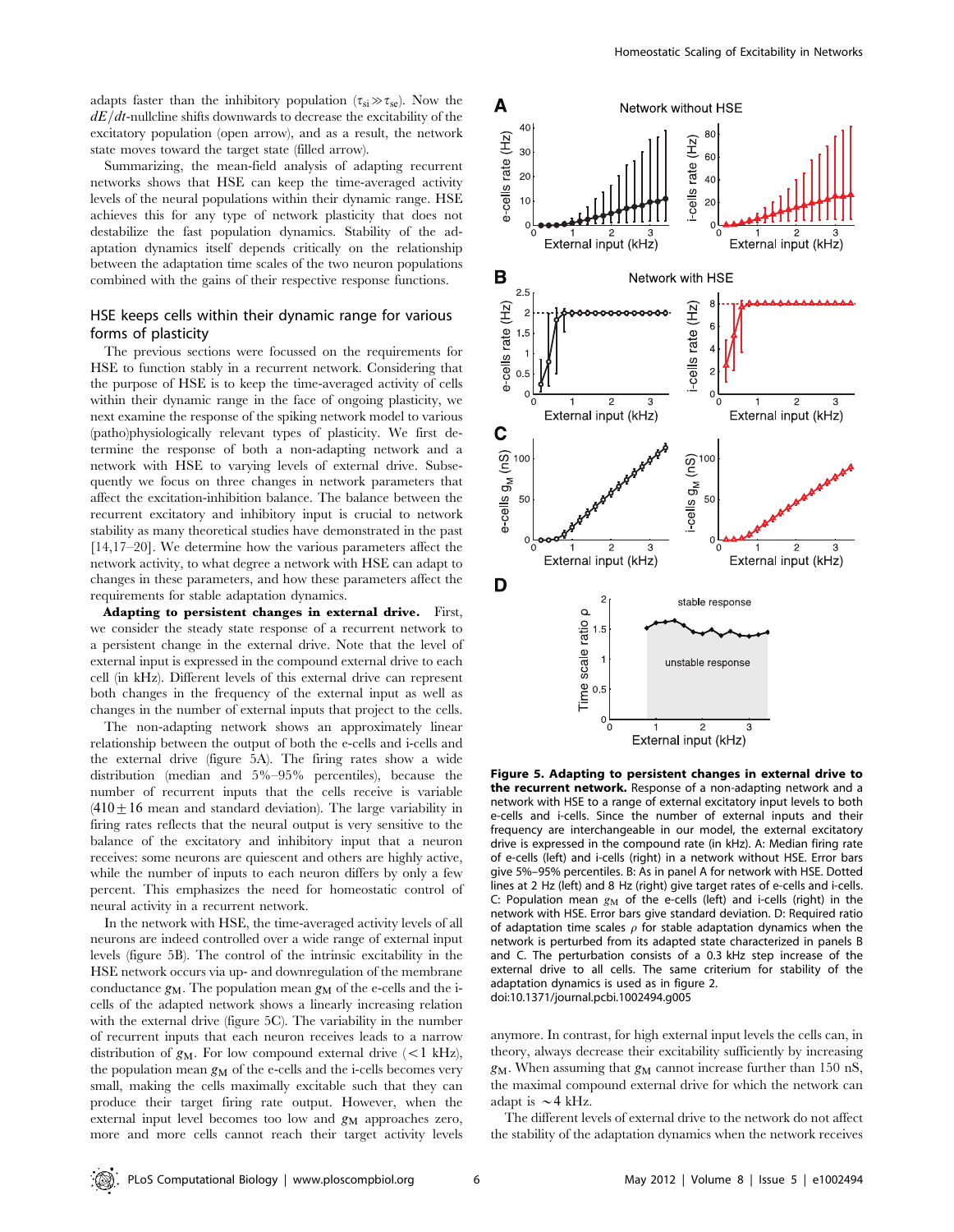further perturbations (figure 5D). We determined the ratio of adaptation time scales  $\rho$  that is required for stable adaptation dynamics when the network is perturbed from its adapted state (characterized in figure 5B–C). For all levels of external drive to the network, a  $\rho$  of at least 1.4 to 1.6 is required for stable adaptation to the perturbation, which consists of a 0.3 kHz step increase of the external drive to all cells in the network.

In summary, for a wide range of external input levels, HSE can keep the entire recurrent network in a functional state where all cells operate within their limited dynamic range.

Adapting to persistent changes in the external drive to excitatory cells. In the above section, the ratio of excitatory to inhibitory input that each cell receives, changed little when varying the level of external input, since the external input projects to both the e-cells and the i-cells. However, external inputs to a local neural network often target specific cell types (see, for example, [21]). Plasticity in the number of these inputs (or, equivalently in our model, persistent changes in the activity of these presynaptic neurons) can affect the excitation-inhibition balance in the local network. We examine this with the spiking network model by varying the compound external drive to the e-cells, while keeping the compound external drive to the i-cells constant.

Varying the drive to e-cells has strong effects on the activity of the non-adapting recurrent network (figure 6A). A 50% increase in the external drive to the e-cells from 1 kHz to 1.5 kHz leads to a large increase in e-cell activity from  $\sim$  1 Hz to  $\sim$  25 Hz. In turn, the e-cells also drive the i-cells to high activity levels. In contrast to the non-adapting network, the time-averaged activity levels of both e-cells and i-cells in the network with HSE remain close to their target rates over a wide range of compound external input levels

(figure 6B). As the drive to the e-cells increases, the excitability of the e-cells decreases (i.e.,  $g_M$  grows, figure 6C). The homeostatic mechanism only fails when the external drive to the e-cells is so low  $(<0.7$  kHz) that  $g_M$  approaches zero and the e-cells cannot increase their excitability any further to reach the target activity level.

Different levels of external drive to the e-cells have little effect on the stability of the adaptation dynamics (figure 6D). To adapt to a 0.1 kHz step increase of the external drive to the e-cells, a  $\rho$  of at least  $\sim$  1.2 is required for most levels of external drive to the ecells. The time scale ratio  $\rho$  can be smaller when only a fraction of the e-cells is perturbed (figure 6E). However, even when only 5% of the e-cells receive a perturbation consisting of a 0.3 kHz step increase in external drive, the i-cells can adapt at most 50% faster than the e-cells.

Thus, changes in the excitation-inhibition balance resulting from changes in the external drive can have strong effects on network activity levels. However, HSE can largely control for such plasticity and maintain a functional network state.

Adapting to plasticity of the recurrent excitatory connection strength. Plasticity of the strength of recurrent excitatory connections is another biologically relevant source of changes in the excitation-inhibition balance in a network. This can result from learning processes, such as spike timing-dependent plasticity [22,23]. We varied the strength of all recurrent excitatory connections (equivalent to  $J_{ee}$  in the mean-field model) in the spiking network model and determined the resulting state in a network with or without HSE. Note that under more realistic conditions, synaptic plasticity is expected to result in increases of some synaptic weights, while other weights decrease. As a



Figure 6. Adapting to persistent changes in the external drive to excitatory cells. Steady state response of the recurrent network when the compound external excitatory drive to the e-cells ranges from 0.2 to 2.4 kHz, while the external drive to the i-cells is constant at 1.2 kHz. A: Median firing rate of e-cells (circles) and i-cells (triangles) in the network without HSE. B: Median firing rate of e-cells (circles) and i-cells (triangles) in the network with HSE. Dotted lines at 2 and 8 Hz give target rates of both cell types. C: Population mean  $g_M$  of e-cells (circles) and i-cells (triangles) in the network with HSE. D: Required ratio of adaptation time scales  $\rho$  for stable adaptation dynamics when the network is perturbed from its adapted state (characterized in panels B and C). The perturbation consists of a 0.1 kHz step increase of the external drive to the e-cells. The same criterium for stability of the adaptation dynamics is used as in figure 2. E: As in D, except that a perturbation of 0.3 kHz is applied to 5% to 100% of the e-cells. The perturbations are applied to a network that is adapted to a compound external input level of 1.2 kHz. doi:10.1371/journal.pcbi.1002494.g006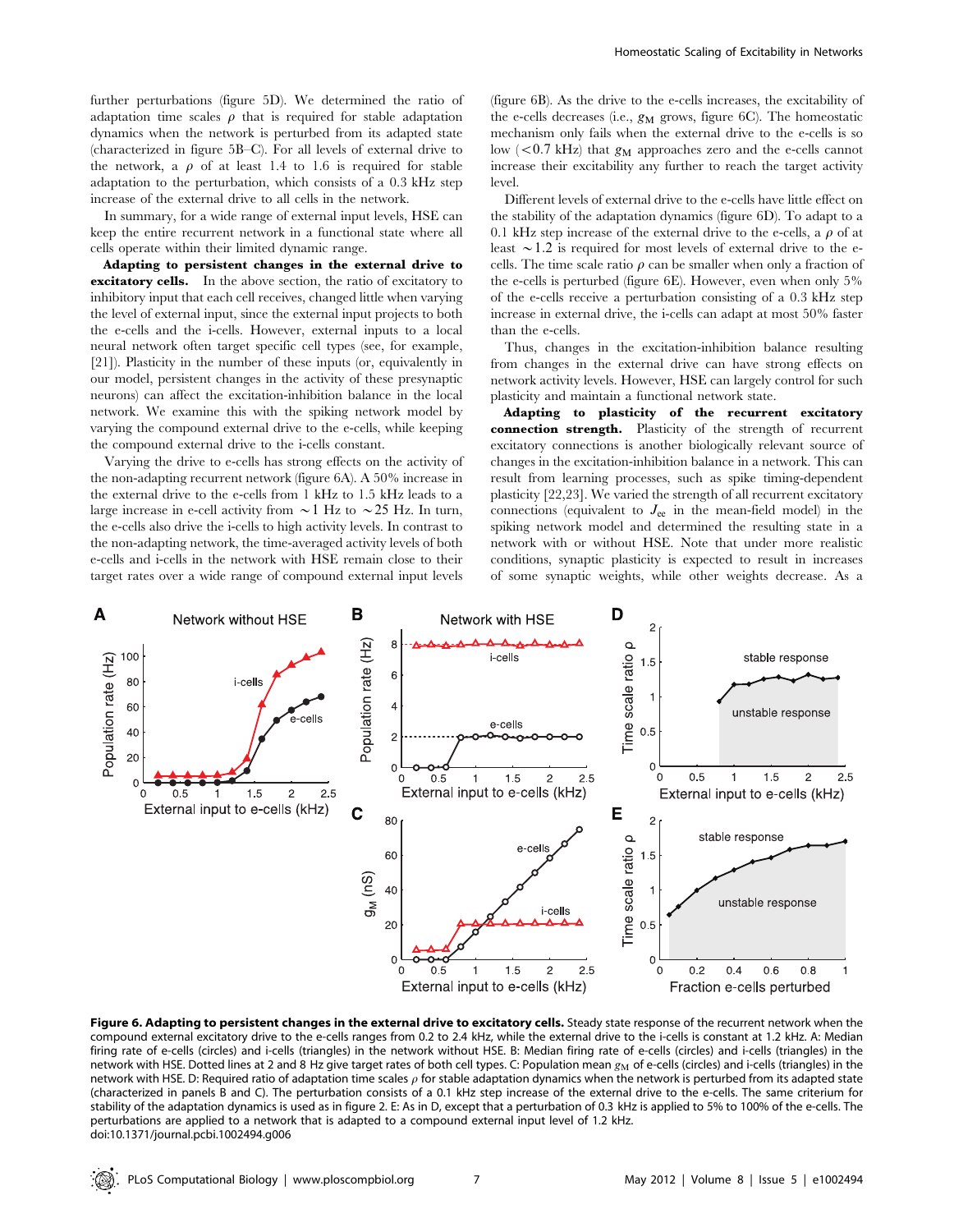consequence, part of the effects on the excitation-inhibition balance would cancel.

Activity levels in the non-adapting network rise steeply when increasing the recurrent excitatory synaptic weights above their standard values (figure 7A; see Methods for standard values). Decreasing the recurrent excitatory weights causes a gradual decrease of the network activity levels. The HSE network is able to maintain the time-averaged output levels for decreasing values of the recurrent excitatory synaptic weights (figure 7B), which requires only moderate changes in cell excitability (figure 7C). The HSE mechanism also controls the time-averaged output levels for limited increases of the recurrent weights. However, either with or without HSE, the network becomes gradually more unstable when the normalized excitatory weights are increased from 1 to over 1.15, and starts showing highly synchronized discharges. We quantified the irregularity of spiking activity in the network by calculating the coefficient of variation (CV) of the interspike interval (ISI) distribution of the e-cells (figure 7D). When recurrent excitatory weights are set to their standard value (or smaller), the mean CV is close to 1 in both the HSE controlled network and in the network without HSE, reflecting the irregular, Poisson-like firing statistics. When the recurrent excitatory weights are increased, synchronized discharges occur increasingly often, which is expressed in the rising CV. While HSE can control the timeaveraged activity levels, it cannot prevent these synchronized discharges from occurring, hence the activity fluctuates between low and high activity levels. These results agree with the meanfield analysis, which showed that HSE cannot compensate for parameter changes that make recurrent excitation too strong compared to feedback inhibition; this destabilizes the population dynamics determined by equation (1).

Stability of the adaptation dynamics is largely independent of the strength of the recurrent excitatory weights (figure 7E). The adaptation time scale ratio  $\rho$  needs to be larger than 1.5 when the network adapts to a 0.3 kHz step increase of the external drive to all cells in the network. Note that even when the weights are decreased by 50%, recurrent excitation is still very strong and as a consequence the adaptation dynamics still become unstable when i-cells adapt too fast.

Summarizing, HSE is able to control activity levels in a recurrent network for decreasing strength of the recurrent excitatory connections. However, it cannot prevent the loss of stability that results when the strength of the recurrent excitatory connections becomes too large.

Adapting to loss of inhibitory cells. A third important parameter determining the excitation-inhibition balance in a network is the ratio of the number of e-cells to i-cells. This ratio can change over time because of pathological conditions, for example, the decrease in the number of inhibitory cells resulting from the cell-type specific cell loss in certain forms of epilepsy [24,25]. In this final section, we examine the network response to a decrease in recurrent inhibition resulting from the removal of icells from the network.

Removing up to 20% of the i-cells in the non-adapting network has little effect on activity levels (figure 8A). However, the population activity levels increase rapidly when larger fractions of i-cells are removed. In the network with HSE, the time-averaged firing rates remain under control as an increasing fraction of i-cells



Figure 7. Adapting to plasticity of the recurrent excitatory connection strength. Response of the recurrent network when varying the normalized strength of the recurrent excitatory connections from 0.5 up to 1.15 (see Methods for the standard values). A: Median firing rate of e-cells (circles) and i-cells (triangles) in the network without HSE. B: Median firing rate of e-cells (circles) and i-cells (triangles) in the network with HSE. Dotted lines at 2 and 8 Hz give target rates of both cell types. C: Population mean  $g_M$  of the e-cells (circles) and i-cells (triangles) in the network with HSE. D: Population mean coefficient of variation of the interspike intervals (CV) of the e-cells in the network without HSE (filled circles) and in the network with HSE (open circles). E: Required ratio of adaptation time scales  $\rho$  for stable adaptation dynamics when the network is perturbed from its adapted state (characterized in panels B and C). The perturbation consists of a 0.3 kHz step increase of the external drive to all cells in the network. The same criterium for stability of the adaptation dynamics is used as in figure 2. doi:10.1371/journal.pcbi.1002494.g007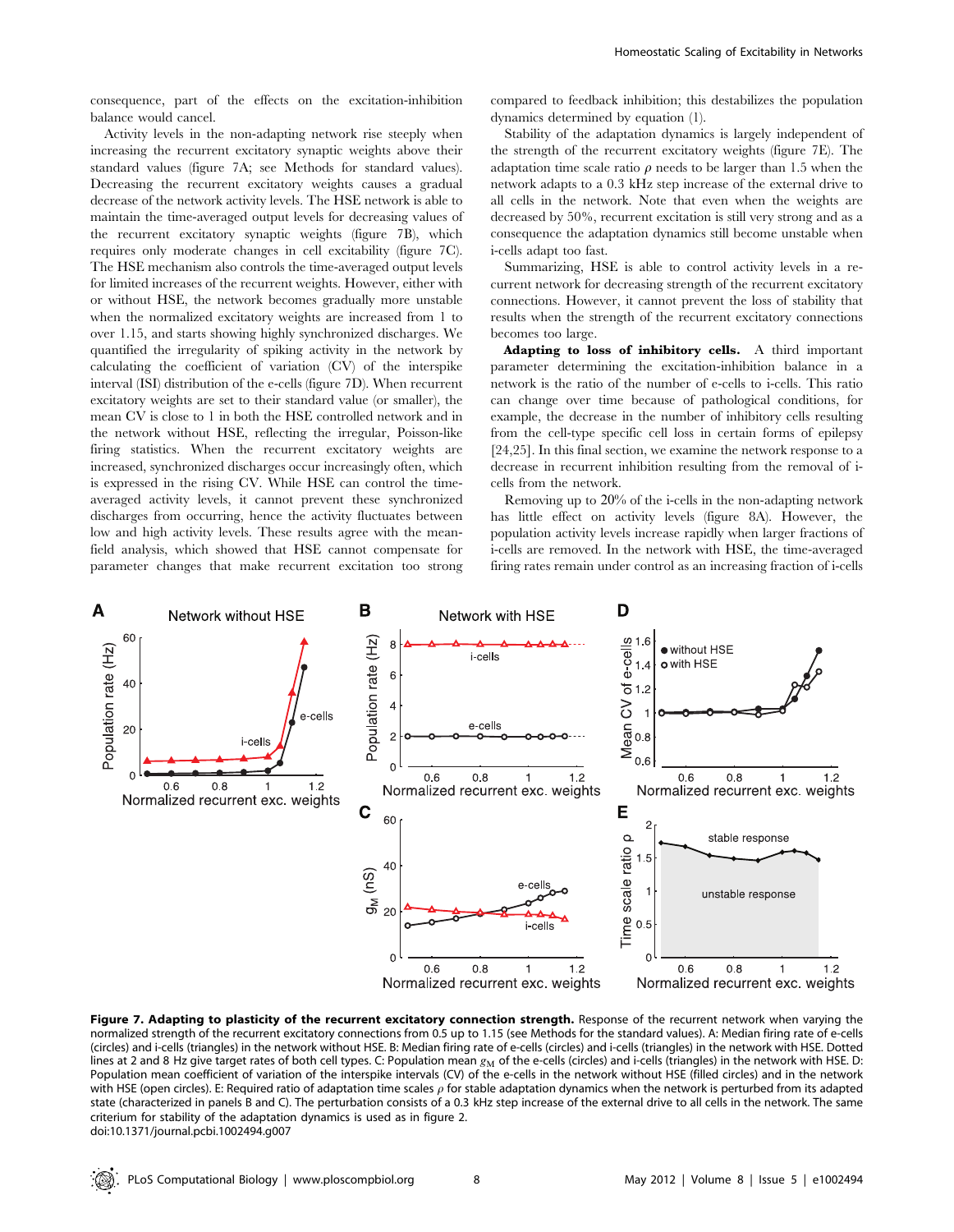is removed from the network (figure 8B). The e-cells and the remaining i-cells accomplish this by gradually decreasing their excitability (figure 8C). However, when more than 20% of the icells is removed, both the HSE controlled network and the network without HSE become gradually more unstable on the fast time scale of the population dynamics and start showing synchronized discharges. These transitions between low and high activity levels are reflected in the increased CV of the e-cell ISI distributions (figure 8D). Hence, while HSE can still control mean activity levels when more than 20% of i-cells are removed, it cannot avoid the occurrence of the synchronized discharges. These results agree with the mean-field analysis in which a decrease in the number of i-cells corresponds to a decrease in the weights  $J_{ii}$  and  $J_{ei}$ . When feedback inhibition becomes too small compared to recurrent excitation, the network becomes unstable at the time scale of the population dynamics described by equation (1), and this instability cannot be counteracted by HSE.

Finally, the fewer i-cells are remaining in the network, the slower they need to adapt to keep the adaptation dynamics stable (figure 8E). When perturbing all cells in the network with a 0.3 kHz step increase of the external drive, the adaptation time scale ratio  $\rho$  needs to be at least 1.5 when no i-cells are removed from the network, and increases up to 2.3 when 40% of the i-cells are removed.

### **Discussion**

Recent experimental studies demonstrated activity-dependent scaling of intrinsic excitability in cortical and hippocampal excitatory and inhibitory neurons [3–11]. It is generally thought that this process serves to compensate for the ongoing functional and morphological plasticity in neuronal and synaptic properties such that the intrinsic excitability remains matched to the synaptic input level. In this way, homeostatic scaling of intrinsic excitability (HSE) ensures that neurons operate within their limited dynamic range, slowly adapting to specific average input levels, while keeping up a high sensitivity to changes in synaptic input. In addition, this process is thought to promote network stability. Here, we explored the consequences of HSE implemented in single cells on the stability of recurrent networks, and the ability of HSE to facilitate adequate responses in a network that undergoes several forms of long-lasting plasticity.

Experimental and theoretical work has demonstrated that stability of recurrent networks requires a delicate balance between excitation and inhibition [12–14]. A central issue in our study was to determine the requirements for stable functioning of HSE in such recurrent networks. Simulations with a model consisting of spiking excitatory and inhibitory cells that implement HSE demonstrated that the ratio of adaptation rates of the two cell types is the key parameter determining the stability of HSE controlled networks (figure 1C–D). The slower inhibitory cells adapt, the larger the persistent changes in external drive to which the network can adapt (figure 2). A mean-field model describing the activity levels of interacting excitatory and inhibitory populations allowed a mathematical analysis of the stability of a network with HSE. The results confirmed that stability of the adapting network critically depends on the ratio of the adaptation rates of both populations. Assuming that the population gains and the time constants of the population dynamics are similar, stability of the adapting network is guaranteed when the inhibitory population adapts slower than the excitatory population.

With the mean field model we could also demonstrate the process by which HSE can destabilize a recurrent network



Figure 8. Adapting to loss of inhibitory cells from the recurrent network. Response of the recurrent network when up to 40% of the inhibitory cells are removed. A: Median firing rate of e-cells (circles) and i-cells (triangles) in the network without HSE. B: Median firing rate of e-cells (circles) and i-cells (triangles) in the network with HSE. Dotted lines at 2 and 8 Hz give target rates of both cell types. C: Population mean  $g_M$  of the ecells (circles) and i-cells (triangles) in the network with HSE. D: Population mean coefficient of variation of the interspike intervals (CV) of the e-cells in the network without HSE (filled circles) and in the network with HSE (open circles). E: Required ratio of adaptation time scales  $\rho$  for stable adaptation dynamics when the network is perturbed from its adapted state (characterized in panels B and C). The perturbation consists of a 0.3 kHz step increase of the external drive to all cells in the network. The same criterium for stability of the adaptation dynamics is used as in figure 2. doi:10.1371/journal.pcbi.1002494.g008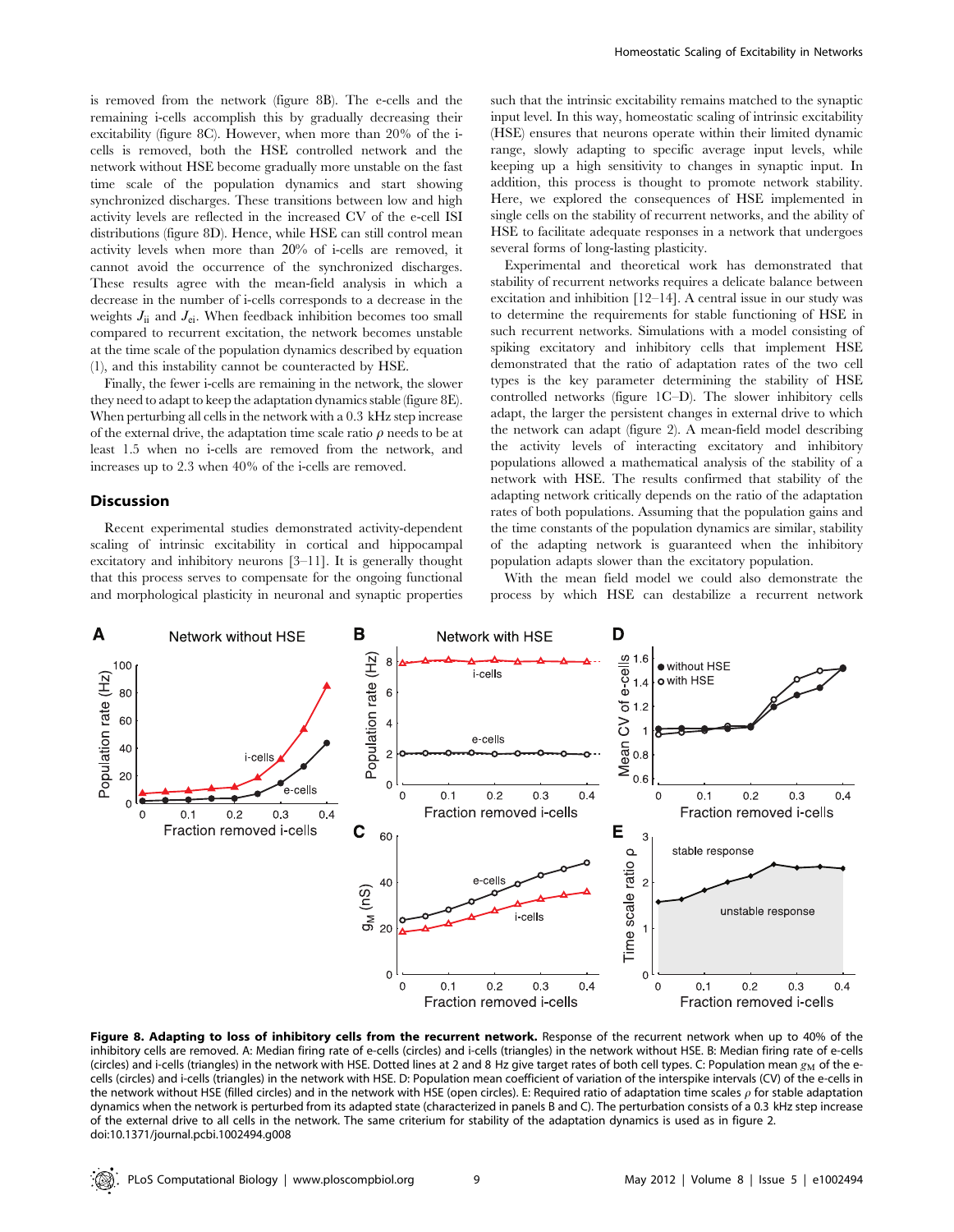(figure 4B). In our model a HSE-induced decrease in excitability of the inhibitory population paradoxically leads to increases in its activity level. This process is closely related to a phenomenon described by Tsodyks and colleagues [26], who showed that inhibiting the inhibitory population in a recurrent network can result in an increase of the inhibitory population activity. In our HSE controlled network model, the ongoing adaptation reinforces these changes in population activity levels, consequently leading to unstable dynamics on the time scale of the homeostatic process.

The above requirements for stable adaptation dynamics are relaxed somewhat if the inhibitory population consists of multiple subpopulations of cells that adapt on different time scales. The adapting network can then remain stable when a subpopulation of inhibitory cells adapts faster than the excitatory cells, as long as there is another sufficiently large subpopulation of inhibitory cells that adapts more slowly (figure 3). To our knowledge, no experimental studies have assessed the relative adaptation time scales of excitatory cells and the various types of inhibitory cells that have been described in recurrent networks [15,16]. In fact, only few studies have examined the homeostatic changes in intrinsic excitability of inhibitory cells when network activity levels are manipulated [4,6,9]. Those studies demonstrated that two inhibitory subtypes in cortical networks (parvalbumin-positive and somatostatin-positive neurons) indeed show HSE. Our results suggest that it is important for future experimental work to examine the relative adaptation time scales of the various cell types in recurrent networks. This could be particularly relevant for pathological conditions in which networks show abnormal dynamics, e.g., various forms of epilepsy (see also below).

Once we defined the requirements for stable functioning of HSE in recurrent networks, a key question in this study was to pinpoint forms of plasticity where HSE could be of relevance and guarantee that neurons function within their dynamic range. The results from the mean-field analysis imply that HSE can realize control for any change in network parameters as long as these changes do not destabilize the network dynamics described by equation (1): the conditions that determine the stability of the network at this fast time scale are not controlled by HSE (equations (9) and (10)). Simulations with the spiking network model showed that HSE can indeed adapt to persistent changes in the external drive to the network (figure 5). The ability of HSE to compensate for plasticity is particularly important when considering changes that affect the excitation-inhibition balance in the network. The results showed that such changes have strong effects on the activity of a non-adapting recurrent network. We tested three biologically relevant sources of such plasticity. First we showed that HSE can adapt the network to persistent changes in external drive to only the excitatory cell population (figure 6). Such gross modifications in input strength will be encountered as an increase in total synaptic input during development, but also as a decrease in the number of synaptic inputs during degenerative diseases. We then showed that HSE can also cope with variations in synaptic strength that could occur under normal physiological conditions (figure 7). As a final example we illustrated how HSE can control cell activity when (sub)classes of cells are eliminated, a situation that is encountered in specific forms of epilepsy (figure 8). These examples also illustrated that HSE will never prevent network instabilities that occur when recurrent excitatory connectivity becomes too strong, or for the same token, when the strength of inhibitory feedback in the network becomes too weak.

The analytical as well as numerical results suggest that, in order to compensate for ongoing plasticity, recurrent networks need, in addition to HSE, mechanisms that control connectivity (e.g., the number of inputs per cell) and synaptic efficacy (e.g., the mean synaptic efficacy of inputs to the cell). Indeed, experiments have demonstrated that the ratio of the number of excitatory and inhibitory synapses onto pyramidal neurons is maintained [27,28]. Also, a series of studies have demonstrated a mechanism that regulates the overall efficacy of the synapses impinging on a single cell, a process known as synaptic scaling [29,30]. Like HSE, synaptic scaling has been hypothesized to serve as a homeostatic control mechanism for maintaining neural activity levels to keep cells within their dynamic range. There are indications that synaptic scaling is particularly relevant during development and acts on a very slow time scale (hours to days). A key difference with HSE is that in order to preserve the relative synaptic weights of all synapses, synaptic scaling needs to be proportional for all thousands of synapses over the dendritic tree of a neuron. This is important as it is assumed that information is stored in the relative weights of the synapses. The HSE mechanism in our study that acts via up- and downregulation of ion channels that control excitability, avoids this problem. It has not yet been investigated in detail how synaptic scaling interferes with network stability (but see [31]). It is important for future studies to determine how the various homeostatic control mechanisms operate together and maintain a functional neural network (for review, see [32]).

As a concluding remark, we want to emphasize that our results suggest that a defect in the HSE mechanism can have severe consequences for network functioning. For example, when excitatory neurons cannot adapt effectively (e.g., because of a defect in the molecular mechanism underlying HSE) the network can become unstable or be in a state that is close to instability. Possibly such defects are involved in certain pathologies, such as epilepsy. It is important to realize that such defects are not necessarily observable in either abnormal cell excitability or network connectivity, but rather in the adaptation dynamics that accompany ongoing plasticity. This suggests that it is important to consider the adaptation properties of cells as a possible source of the abnormal network dynamics seen in several pathologies.

#### Methods

#### Network model of spiking neurons

Network. The network parameters are based on a model described in [33] that consists of 4000 e-cells and 1000 i-cells with 20% connection probability between any pair of cells. In most simulations, we scale the number of neurons down by a factor five to reduce simulation time, leading to a network of 800 e-cells and 200 i-cells. The connection probability and weights of the connections are adjusted according to rules derived by [34] to compensate for the decrease in the number of connections in the smaller network. This gives a connection probability of 41% for all four connection types: e-cells to e-cells, e-cells to i-cells, i-cells to ecells and i-cells to i-cells. In addition to the  $410 \pm 16$  recurrent inputs, the neurons also receive external excitatory input consisting of independent Poisson spike trains with a given mean rate. The default compound external drive to each neuron is 1.2 kHz.

Neurons. The neurons are modeled as leaky integrate-andfire neurons (LIF). The membrane potential  $V_i(t)$  of neuron i evolves according to

$$
C\frac{dV_i(t)}{dt} = g_{i,ex}(t)(E_{ex} - V_i(t)) + g_{i,in}(t)(E_{in} - V_i(t)) + g_{i,M}(t)(E_M - V_i(t)),
$$

with membrane capacitance  $C=0.5$  nF for the e-cells and  $C=0.2$  nF for the i-cells. The total excitatory synaptic conduc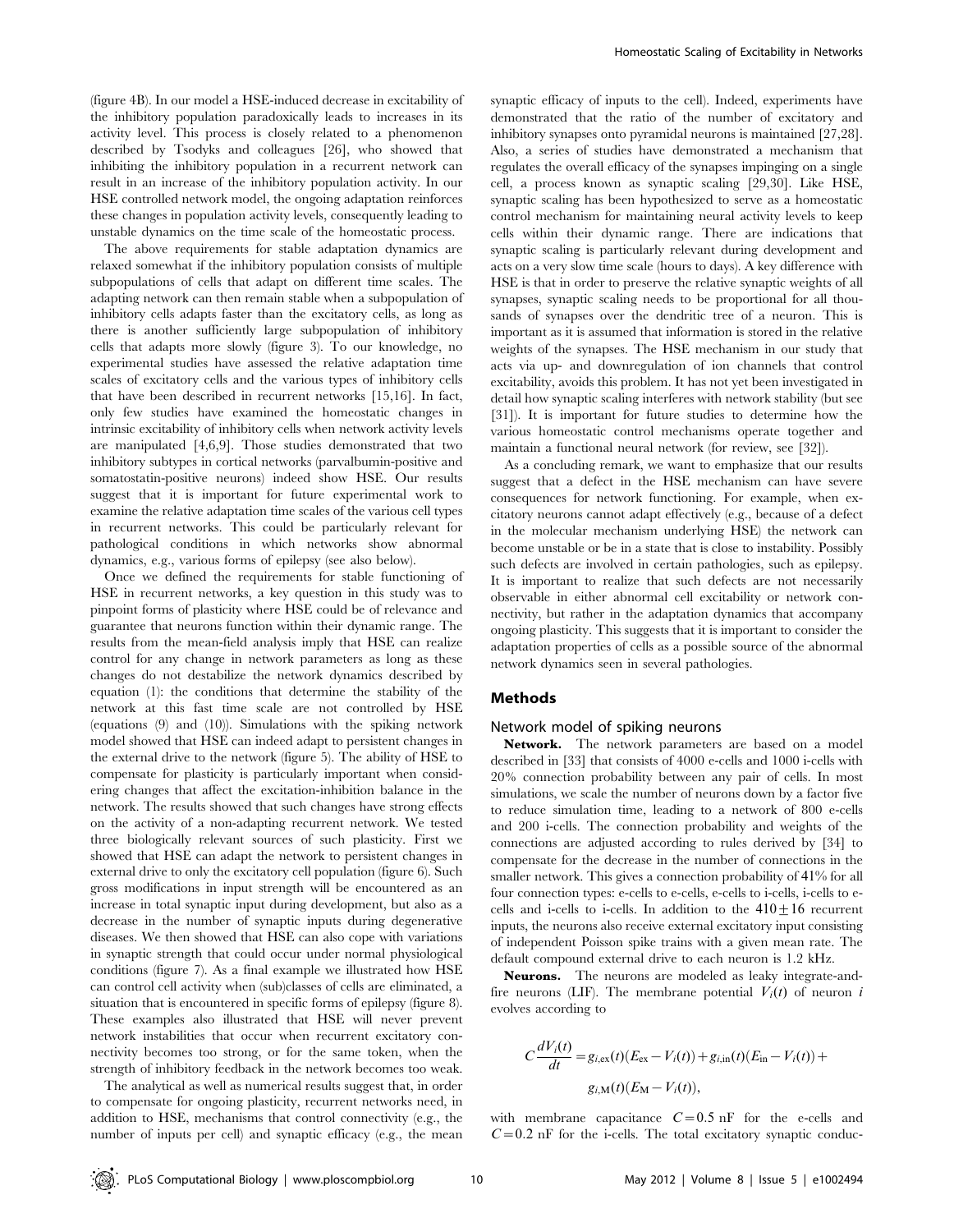tance  $g_{i,ex}(t)$  with reversal potential  $E_{ex}=0$  mV consists of the sum of all excitatory synaptic conductances to neuron  $i$  (see below). Equivalently, the total inhibitory synaptic conductance  $g_{i,in}(t)$  with reversal potential  $E_{\text{in}}=-70$  mV consists of the sum of all inhibitory synaptic conductances to neuron  $i$ . The spike threshold is  $-52$  mV, the reset potential is  $-59$  mV, and the absolute refractory period is 2 ms for e-cells and 1 ms for i-cells. The voltage-independent membrane conductance  $g_{i,M}(t)$  with reversal potential  $E_M = -70$  mV is a variable in many of our simulations (see below) and represents the sum of the various subthreshold conductances that neurons possess. When simulating non-adapting networks,  $g_{i,M}$  is set to 25 nS for e-cells and 20 nS for i-cells, yielding membrane time constants of 20 ms and 10 ms, respectively.

Synapses. The excitatory AMPA-type synapses and the inhibitory GABAergic synapses are modeled as conductance changes that activate with a certain delay after the presynaptic spike. The delays are determined by a uniform distribution between 0 and 2 ms. The time courses of the conductance changes are modeled as the difference of two exponential functions (see, for example, [33]). The rise and decay times are 0.5 and 2 ms, respectively, for the AMPA synapse, and 0.5 and 5 ms, respectively, for the GABA synapse. The peak conductances of both types of synapses are taken from [33] and are scaled for simulations with the smaller network of 1000 neurons (see above) according to the rules derived in [34]. The values for the AMPA synapse are 3.8 nS (external input to e-cells), 3.1 nS (external input to i-cells), 2.9 nS (ecells to e-cells) and 2.3 nS (e-cells to i-cells). For the GABA synapse the values are 18.9 nS (i-cells to e-cells) and 15.1 nS (i-cells to i-cells). At a membrane potential of  $-55$  mV these peak conductances lead to excitatory and inhibitory postsynaptic potentials of  $\sim 0.8$  mV and  $\sim$  2 mV, respectively.

HSE mechanism. A mechanism is added to the LIF neurons to implement the homeostatic scaling of intrinsic excitability. The mechanism attempts to keep a neuron within its dynamic range by keeping the time-averaged output activity close to a value that is within the neuron's dynamic range. Experiments in hippocampal and cortical networks demonstrated that HSE typically leads to changes of the input resistance and shifts of the neural response function, while having little effect on the resting membrane potential [6,7,9–11]. Inspired by these results, we implement HSE as an activity-dependent regulation of the total subthreshold membrane conductance  $g_{i,M}(t)$ . Varying  $g_{i,M}(t)$  results in shifts of the neural response function (see figure 1B, and, for example, [35]), and determines the input resistance. We use a mechanism for regulating  $g_{i,M}(t)$  that is closely related to mechanisms proposed in [36,37] for regulating ion conductance densities in order to maintain specific firing patterns. A slow variable  $a_i(t)$ , which could reflect an intracellular calcium concentration [38], is added to the LIF neurons and evolves as

$$
\tau_a \frac{da_i(t)}{dt} = -a_i(t) + \sum_j \Delta a_S \delta(t - t_i'),
$$

where  $\delta(t)$  denotes the Dirac delta function. The equation implies that with every spike produced by neuron *i*, occurring at time  $t_i^j$ , the slow variable  $a_i(t)$  is increased by a value  $\Delta a_s$ . In between spikes  $a_i(t)$  decays exponentially with time constant  $\tau_a$ . Inspired by experimental data on calcium dynamics, we set the values  $\tau_a$  = 100 ms and  $\Delta a_S$  = 150 nM [39]. The dynamics of  $a_i(t)$  lead to a linear relation between the time-averaged firing rate of neuron i and the value of  $a_i(t)$ . Hence, we can now define a target value  $a_{i,tr}$  that is related to the target time-averaged firing rate of neuron

i. The conductance density  $g_{i,M}(t)$  is upregulated when  $a_i(t)$  is larger than  $a_{i,\text{tr}}$  and downregulated when  $a_i(t)$  is smaller than  $a_{i,\text{tr}}$ :

$$
\tau_{\mathcal{A}} \frac{dg_{i,\mathcal{M}}(t)}{dt} = f(g_{i,\mathcal{M}}(t))(a_i(t) - a_{i,\text{tr}}), \quad \mathcal{A} = \text{ge,gi}
$$

where the function  $f(g_M)$  serves to bound  $g_M(t)$  between 0 nS and  $\bar{g}_M = 150 \text{ nS.}$  For  $0 < g_M < \bar{g}_M$  we have  $f(g_M) = g_M(1 - g_M/\bar{g}_M)$ , and otherwise  $f(g_M) = 0$ . The time scale of adaptation for the cells is determined by the constants  $\tau_{ge}$  (for the e-cells) and  $\tau_{gi}$  (for the icells) and the function  $f(g_M)$ . We define the ratio of the adaptation time scales of i-cells to e-cells as  $\rho = \frac{\tau_{gi}g_{Me}(\bar{g}_{M}-g_{Me})}{\sqrt{g_{M}g_{Me}(\bar{g}_{Me})}}$  $\frac{G_{\text{gISME}}(S_{\text{M}} - S_{\text{ME}})}{\tau_{\text{ge}}g_{\text{Mi}}(\bar{g}_{\text{M}} - g_{\text{Mi}})}$ , where  $g_{\text{Me}}$ is the population average  $g_M$  of the e-cells, and  $g_M$  is the population average  $g_M$  of the i-cells.

On the basis of data from [10,11], the adaptation time scales should be such that adaptation evolves at the time scale of tens of minutes to hours. It is important to realize that the network activity will reflect input variations that occur on shorter time scales. In many simulations we decrease  $\tau_{ge}$  and  $\tau_{gi}$  by a factor  $\sim$ 15 to reduce simulation time, while making sure that this does not affect the results (see figure 2B). In most simulations we set the target time-averaged firing rates of the excitatory and the inhibitory neurons to 2 and 8 Hz, respectively, based on the typical low mean firing rates recorded in cortical neurons in vivo (see, for example,  $[40, 41]$ ).

#### Mean field analysis of network showing HSE

We analyze the dynamics of an adapting recurrent network that consists of an excitatory and an inhibitory population that both receive excitatory input from external sources. Using a mean-field approach we describe the average activity of the cells within each population. The activity of the excitatory population  $E(t)$  and the inhibitory population  $I(t)$  is determined by the excitatory external inputs  $e_e(t)$  and  $e_i(t)$ , respectively, and by the recurrent interactions in the network through the positive weights  $J_{ee}$ ,  $J_{ei}$ ,  $J_{ie}$ , and  $J_{ii}$  (see figure 4A). Assuming first order kinetics, the population activities in the network evolve according to

$$
\tau_{e} \frac{dE(t)}{dt} = g_{e}[e_{e}(t) + J_{ee}E(t) - J_{ei}I(t) - S_{e}(t)]_{+} - E(t)
$$
  
\n
$$
\tau_{i} \frac{dI(t)}{dt} = g_{i}[e_{i}(t) + J_{ie}E(t) - J_{ii}I(t) - S_{i}(t)]_{+} - I(t),
$$
\n(5)

where  $\tau_e$  and  $\tau_i$  are the time constants of the dynamics of the excitatory and the inhibitory population, respectively. The response function of each population is described by a thresholdlinear function  $g[x]_+$ , where  $g[x]_+ = 0$  if  $x \le 0$ , and  $g[x]_+ = gx$  if  $x>0$ , with gain  $g=g_e$  for the excitatory population and  $g=g_i$  for the inhibitory population. The variables  $S_e(t)$  and  $S_i(t)$  are introduced to implement the HSE mechanism (performing the same role as  $g_{i,M}(t)$  in the spiking network model), operating via activity-dependent shifts of the response functions. We assume that the HSE mechanism shifts the response functions in such a way that the time-averaged network activity levels remain close to a target state  $(E_{\infty},I_{\infty})$  in which both populations function within their dynamic range. The variables  $S_e(t)$  and  $S_i(t)$  evolve as

$$
\tau_{\rm se} \frac{dS_{\rm e}(t)}{dt} = E(t) - E_{\infty}
$$
  
\n
$$
\tau_{\rm si} \frac{dS_{\rm i}(t)}{dt} = I(t) - I_{\infty},
$$
\n(6)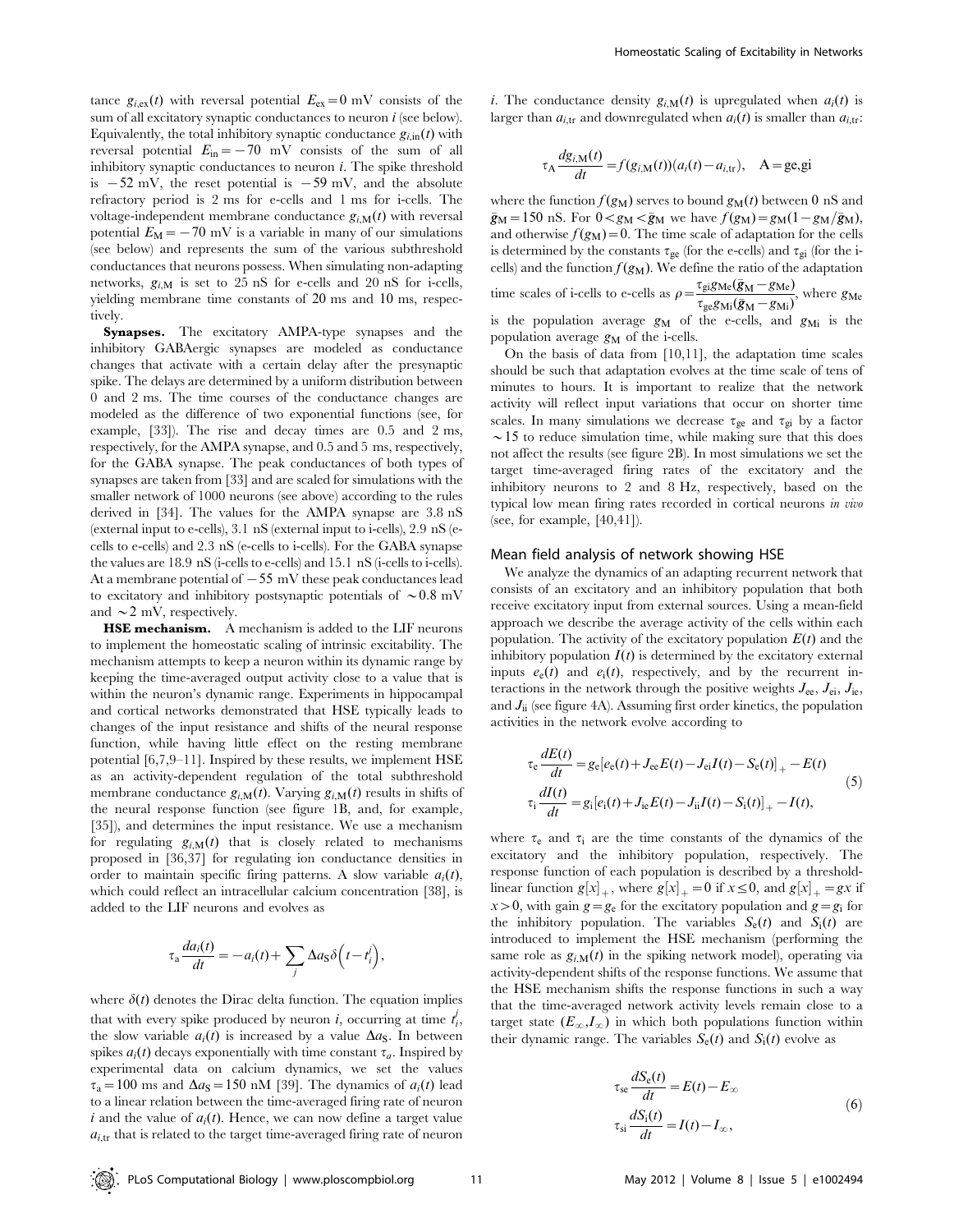$$
E = -\frac{g_e(e_e - J_{ei}I - S_e)}{g_e J_{ee} - 1}
$$
  
\n
$$
I = \frac{g_i(e_i - J_{ie}E - S_i)}{g_i J_{ii} + 1},
$$
 (7)

where the activities  $E$  and  $I$  are strictly positive. The explicit steady state solution reads

$$
E_{ss} = \frac{g_e(e_e(g_iJ_{ii} - g_iJ_{ei}r + 1) - S_e(g_iJ_{ii} + 1) + S_ig_iJ_{ei})}{\Lambda}
$$
  
\n
$$
I_{ss} = \frac{g_i(e_e(g_eJ_{ie} - g_eJ_{ee}r + r) - S_eg_eJ_{ie} + S_i(g_eJ_{ee} - 1))}{\Lambda},
$$
\n(8)

where  $\Lambda \equiv g_e g_i J_{ei} J_{ie} - (g_e J_{ee} - 1)(g_i J_{ii} + 1)$  and  $r \equiv e_i/e_e$ . Stability of this solution requires that the matrix of coefficients of equation (5) has eigenvalues with a negative real part. This is guaranteed when

$$
\frac{\tau_i(g_e J_{ee} - 1)}{\tau_e(g_i J_{ii} + 1)} < 1\tag{9}
$$

$$
\frac{\Lambda}{\tau_{e}\tau_{i}} > 0. \tag{10}
$$

We now assume that conditions (9) and (10) are satisfied and thus that equation (5) has a stable solution. We can then use the steady state values of equation (8) and substitute these in equation (6) to formulate the evolution of the adaptation variables  $S_e(t)$  and

#### References

- 1. Chklovskii DB, Mel BW, Svoboda K (2004) Cortical rewiring and information storage. Nature 431: 782–788.
- 2. Sjöström PJ, Rancz EA, Roth A, Häusser M (2008) Dendritic excitability and synaptic plasticity. Physiol Rev 88: 769–840.
- 3. Desai NS, Rutherford LC, Turrigiano GG (1999) Plasticity in the intrinsic excitability of cortical pyramidal neurons. Nat Neurosci 2: 515–20.
- 4. Desai NS, Rutherford LC, Turrigiano GG (1999) BDNF regulates the intrinsic excitability of cortical neurons. Learn Mem 6: 284–291.
- 5. Aptowicz CO, Kunkler PE, Kraig RP (2004) Homeostatic plasticity in hippocampal slice cultures involves changes in voltage-gated Na<sup>+</sup> channel expression. Brain Res 998: 155–63.
- 6. Gibson JR, Bartley AF, Huber KM (2006) Role for the subthreshold currents  $I_{\text{Leak}}$  and  $I_{\text{H}}$  in the homeostatic control of excitability in neocortical somatostatin-positive inhibitory neurons. J Neurophysiol 96: 420–432.
- 7. Karmarkar UR, Buonomano DV (2006) Different forms of homeostatic plasticity are engaged with distinct temporal profiles. Eur J Neurosci 23: 1575–1584.
- 8. Echegoyen J, Neu A, Graber KD, Soltesz I (2007) Homeostatic plasticity studied using in vivo hippocampal activity-blockade: synaptic scaling, intrinsic plasticity and age-dependence. PLoS ONE 2: e700.
- 9. Bartley AF, Huang ZJ, Huber KM, Gibson JR (2008) Differential activitydependent, homeostatic plasticity of two neocortical inhibitory circuits. J Neurophysiol 100: 1983–1994.
- 10. van Welie I, van Hooft JA, Wadman WJ (2004) Homeostatic scaling of neuronal excitability by synaptic modulation of somatic hyperpolarization-activated Ih channels. Proc Natl Acad Sci U S A 101: 5123–8.
- 11. Fan Y, Fricker D, Brager DH, Chen X, Lu HC, et al. (2005) Activity-dependent decrease of excitability in rat hippocampal neurons through increases in Ih. Nat Neurosci 8: 1542–51.

 $S_i(t)$  as

Homeostatic Scaling of Excitability in Networks  
\nS<sub>i</sub>(*t*) as  
\nτ<sub>se</sub> 
$$
\frac{dS_e(t)}{dt} = \frac{g_e(e_e(g_iJ_{ii} - g_iJ_{ei}r + 1) - S_e(t)(g_iJ_{ii} + 1) + S_i(t)g_iJ_{ei})}{Λ} - E_{\infty}
$$
\nτ<sub>si</sub> 
$$
\frac{dS_i(t)}{dt} = \frac{g_i(e_e(g_eJ_{ie} - g_eJ_{ee}r + r) - S_e(t)g_eJ_{ie} + S_i(t)(g_eJ_{ee} - 1))}{Λ} - I_{\infty},
$$

We now want to determine the stability conditions for the solution of equation (11). Stability of the solution, where both  $dS_e/dt=0$ and  $dS_i/dt=0$ , requires that perturbations from the solution decay to zero. Using the same approach as above, we can derive the stability conditions:

$$
\frac{\tau_{\rm si}}{\tau_{\rm se}} > \frac{g_{\rm i}(g_{\rm e}J_{\rm ee}-1)}{g_{\rm e}(g_{\rm i}J_{\rm ii}+1)}\tag{12}
$$

$$
\frac{g_{e}g_{i}\Lambda}{\tau_{se}\tau_{si}}>0.\tag{13}
$$

Since we assume that condition (10) holds and we only allow positive gains, condition (13) is always fulfilled. However, condition (12) imposes extra restrictions on the stability of a recurrent network with HSE. This condition will determine the stability of the adaptation dynamics and, thus, whether the timeaveraged activity state of the network will approach the target state  $E_{\infty},I_{\infty}$ . Since we assumed that condition (9) holds, we know that

$$
\frac{\tau_{\rm si}}{\tau_{\rm se}} > \frac{g_{\rm i}\tau_{\rm e}}{g_{\rm e}\tau_{\rm i}}\tag{14}
$$

is a sufficient condition to fulfill inequality (12) and to guarantee stability of the HSE controlled network.

### Author Contributions

Conceived and designed the experiments: MWHR. Performed the experiments: MWHR. Analyzed the data: MWHR. Contributed reagents/materials/analysis tools: WJW. Wrote the paper: MWHR WJW.

- 12. Wilson HR, Cowan JD (1972) Excitatory and inhibitory interactions in localized populations of model neurons. Biophys J 12: 1–24.
- 13. Chagnac-Amitai Y, Connors BW (1989) Horizontal spread of synchronized activity in neocortex and its control by GABA-mediated inhibition. J Neurophysiol 61: 747–58.
- 14. Brunel N (2000) Dynamics of sparsely connected networks of excitatory and inhibitory spiking neurons. J Comput Neurosci 8: 183–208.
- 15. Markram H, Toledo-Rodriguez M, Wang Y, Gupta A, Silberberg G, et al. (2004) Interneurons of the neocortical inhibitory system. Nat Rev Neurosci 5: 793–807.
- 16. Somogyi P, Klausberger T (2005) Defined types of cortical interneurone structure space and spike timing in the hippocampus. J Physiol 562: 9–26. 17. van Vreeswijk C, Sompolinsky H (1996) Chaos in neuronal networks with
- balanced excitatory and inhibitory activity. Science 274: 1724–6.
- 18. van Vreeswijk C, Sompolinsky H (1998) Chaotic balanced state in a model of cortical circuits. Neural Comput 10: 1321–71.
- 19. Amit DJ, Brunel N (1997) Model of global spontaneous activity and local structured activity during delay periods in the cerebral cortex. Cereb Cortex 7: 237–52.
- 20. Meffin H, Burkitt AN, Grayden DB (2004) An analytical model for the 'large, uctuating synaptic conductance state' typical of neocortical neurons in vivo. J Comput Neurosci 16: 159–75.
- 21. Mountcastle VB (1997) The columnar organization of the neocortex. Brain 120: 701–22.
- 22. Markram H, Lübke J, Frotscher M, Sakmann B (1997) Regulation of synaptic efficacy by coincidence of postsynaptic APs and EPSPs. Science 275: 213–5.
- 23. Bi GQ, Poo MM (1998) Synaptic modifications in cultured hippocampal neurons: dependence on spike timing, synaptic strength, and postsynaptic cell type. J Neurosci 18: 10464–72.